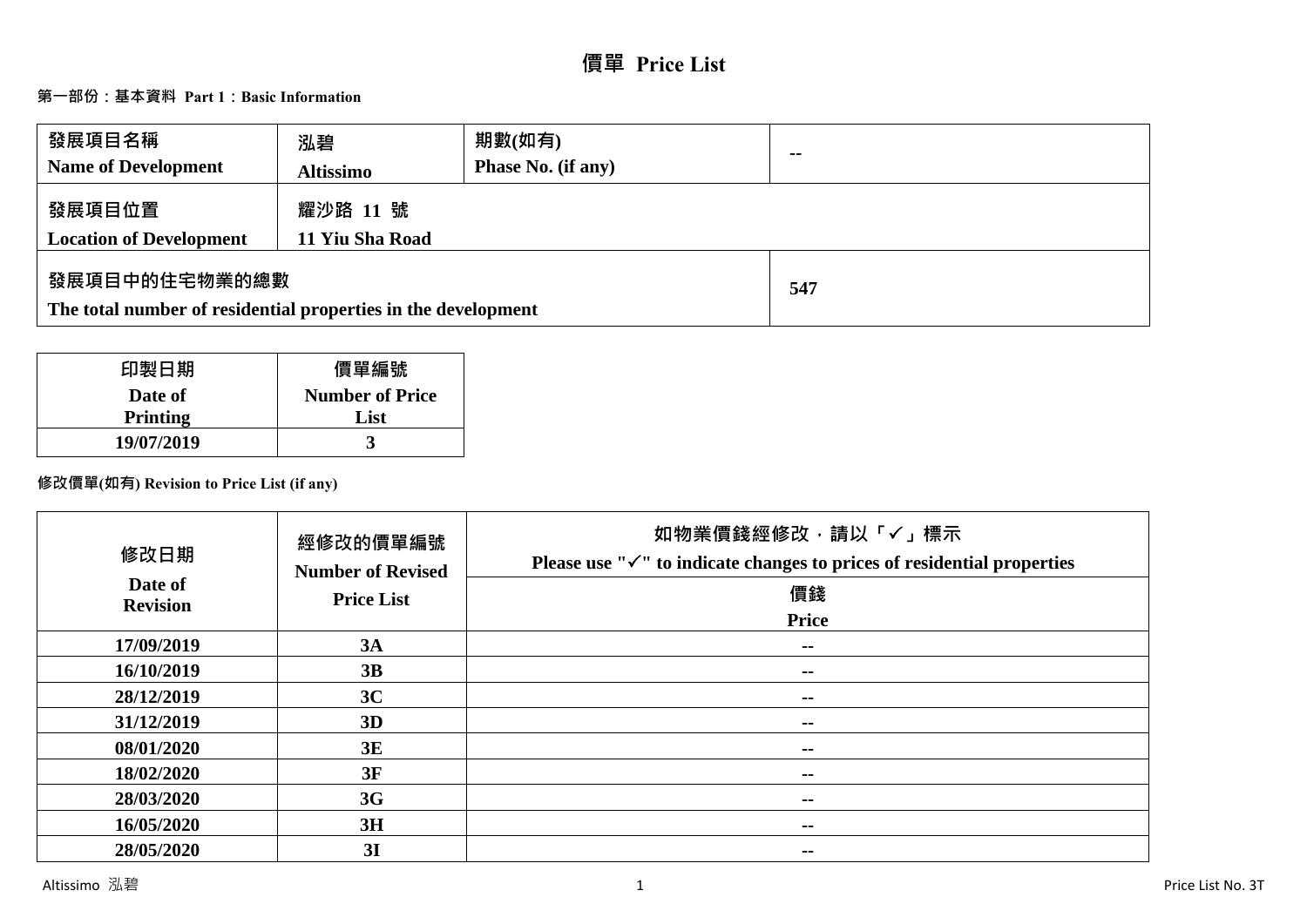| 27/06/2020 | 3J        | --            |
|------------|-----------|---------------|
| 04/07/2020 | 3K        | --            |
| 30/07/2020 | 3L        | --            |
| 27/09/2020 | 3M        | $\sim$ $-$    |
| 10/10/2020 | 3N        | $\sim$ $-$    |
| 11/12/2020 | 30        | $\sim$        |
| 10/01/2021 | 3P        | $\sim$ $\sim$ |
| 22/01/2021 | <b>3Q</b> | --            |
| 03/05/2021 | 3R        | $\sim$ $\sim$ |
| 28/06/2021 | <b>3S</b> | $\sim$ $\sim$ |
| 29/06/2021 | 3T        | $\sim$ $\sim$ |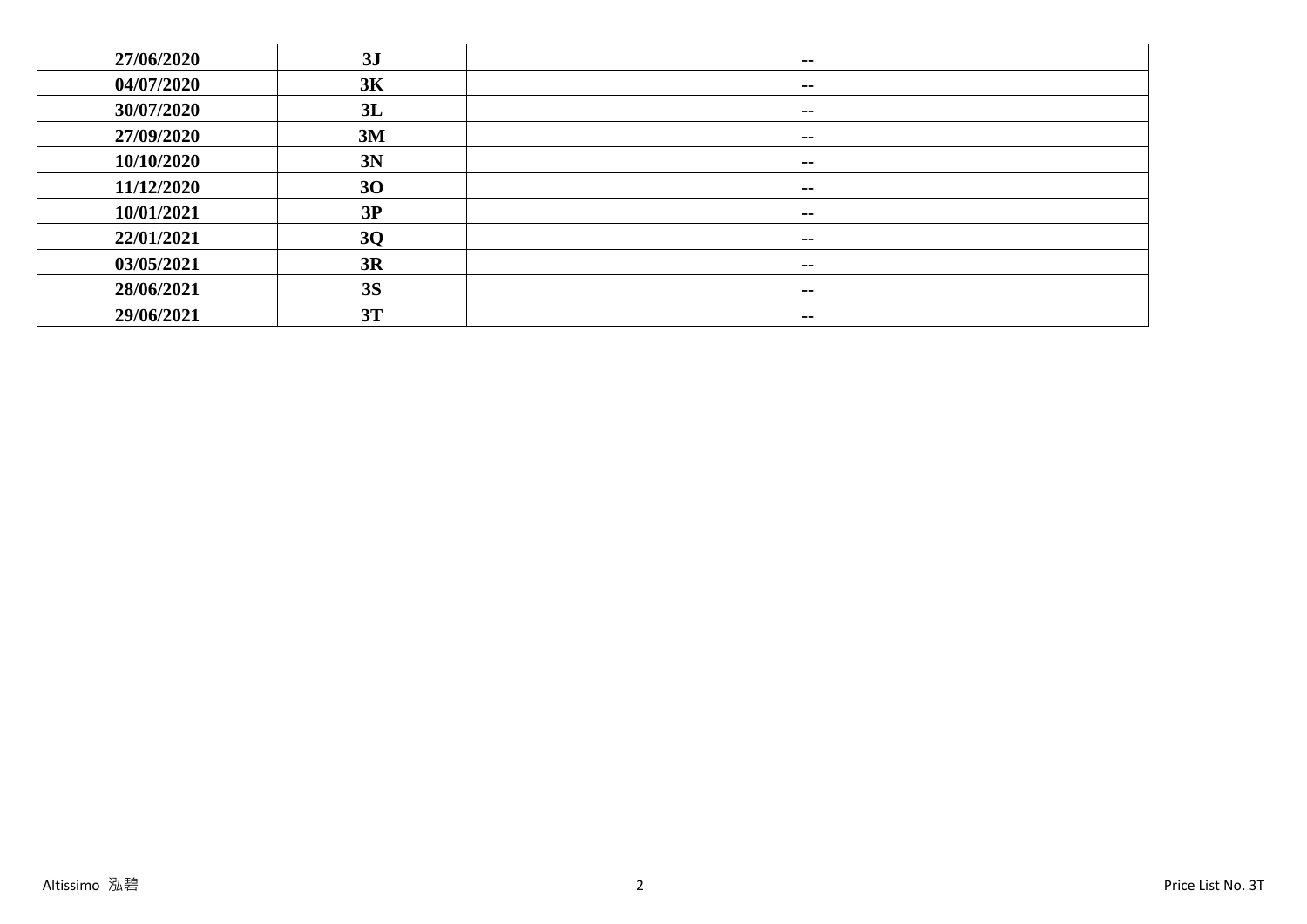# 第二部份:面積及售價資料 Part 2: Information on Area and Price

| Description of Residential | 物業的描述<br>Property |              | 實用面積<br>(包括露台,工作平台及陽台 如有)<br>平方米(平方呎)                                                                 | 售價(元)        | 實用面積<br>每平方米/呎售價<br>元·每平方米                                                     |                                            |                     |    | 其他指明項目的面積(不計算入實用面積)      | 平方米(平方呎)<br>sq. metre (sq. ft.) |                         |            | Area of other specified items (Not included in the Saleable Area) |               |            |
|----------------------------|-------------------|--------------|-------------------------------------------------------------------------------------------------------|--------------|--------------------------------------------------------------------------------|--------------------------------------------|---------------------|----|--------------------------|---------------------------------|-------------------------|------------|-------------------------------------------------------------------|---------------|------------|
| 大廈名稱<br>Block<br>Name      | 樓層<br>Floor       | 單位<br>Unit   | Saleable Area<br>(including balcony, utility platform and<br>verandah, if any)<br>sq. metre (sq. ft.) | Price $(\$)$ | (元·每平方呎)<br>Unit Rate of Saleable Area<br>\$ per sq. metre<br>$$$ per sq. ft.) | 空調機房<br>Air-<br>Conditioning<br>plant room | 窗台<br>Bay<br>window | 閣樓 | 平台<br>Cockloft Flat roof | 花園<br>Garden                    | 停車位<br>Parking<br>space | 天台<br>Roof | 梯屋<br>Stairhood                                                   | 前庭<br>Terrace | 庭院<br>Yard |
| T1                         |                   | $\mathsf{C}$ | 44.154 (475)<br>露台 Balcony: 2.000 (22);<br>工作平台 Utility Platform: 1.500 (16)                          | 8,796,000    | 199,212 (18,518)                                                               |                                            |                     |    |                          |                                 |                         |            |                                                                   |               |            |
| T <sub>1</sub>             |                   | $\mathbf{F}$ | 80.725 (869)<br>露台 Balcony: 2.825 (30);<br>工作平台 Utility Platform: 1.500 (16)                          | 15,797,000   | 195,689 (18,178)                                                               |                                            |                     |    |                          |                                 |                         |            |                                                                   |               |            |
| T <sub>1</sub>             |                   | H            | 81.029 (872)<br>露台 Balcony: 2.907 (31);<br>工作平台 Utility Platform: 1.500 (16)                          | 16,215,000   | 200, 114 (18, 595)                                                             |                                            |                     |    |                          |                                 |                         |            |                                                                   |               |            |
| T <sub>1</sub>             | 2                 | $\mathbf C$  | 44.154 (475)<br>露台 Balcony: 2.000 (22);<br>工作平台 Utility Platform: 1.500 (16)                          | 8,814,000    | 199,620 (18,556)                                                               |                                            |                     |    |                          |                                 |                         |            |                                                                   |               |            |
| T <sub>1</sub>             | 2                 | $\mathbf{F}$ | 80.725 (869)<br>露台 Balcony: 2.825 (30);<br>工作平台 Utility Platform: 1.500 (16)                          | 15,828,000   | 196,073 (18,214)                                                               |                                            |                     |    |                          |                                 |                         |            |                                                                   |               |            |
| T1                         | $\overline{2}$    | H            | 81.029 (872)<br>露台 Balcony: 2.907 (31);<br>工作平台 Utility Platform: 1.500 (16)                          | 16,248,000   | 200,521 (18,633)                                                               |                                            |                     |    |                          |                                 |                         |            |                                                                   |               |            |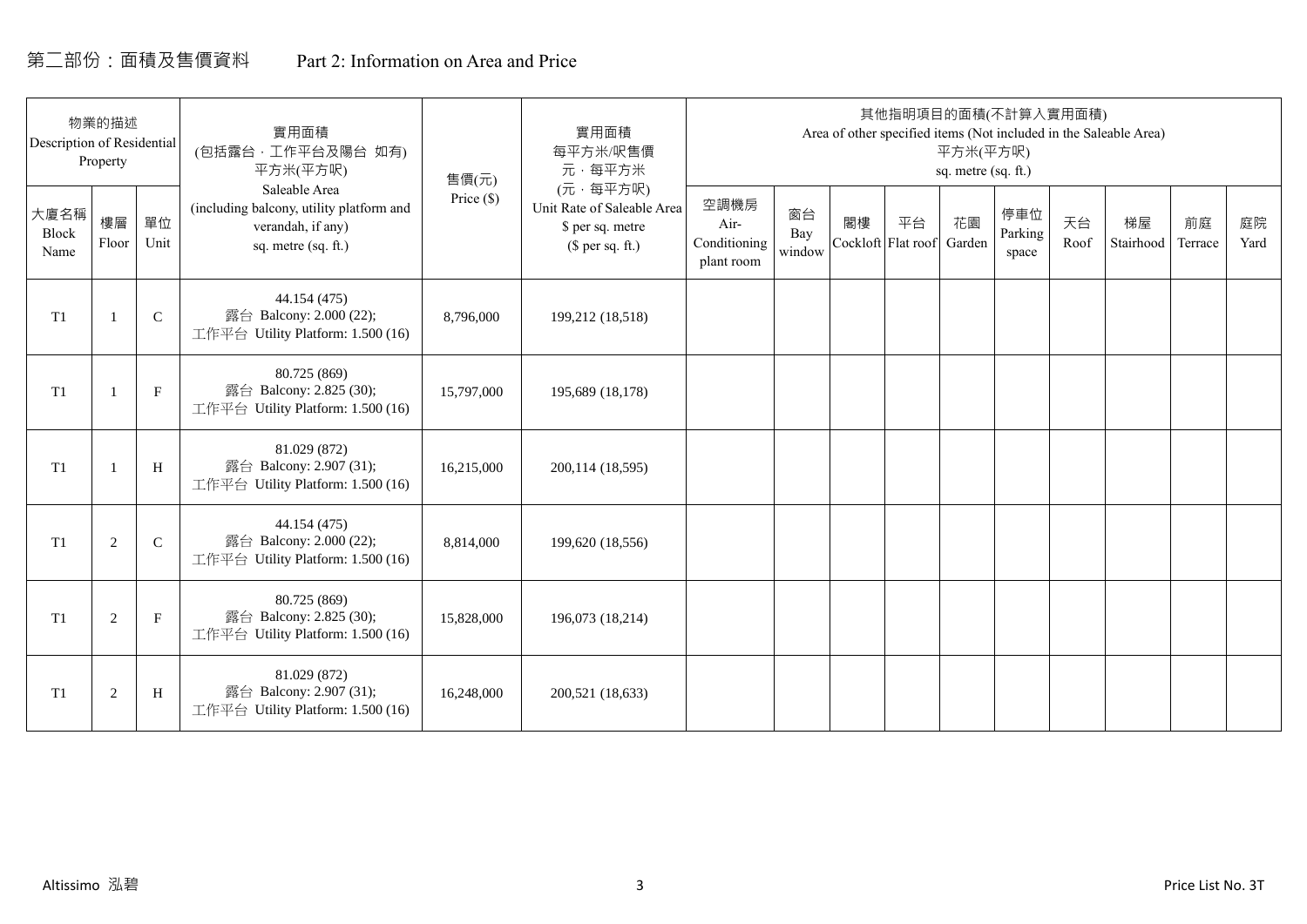| Description of Residential | 物業的描述<br>Property |              | 實用面積<br>(包括露台,工作平台及陽台 如有)<br>平方米(平方呎)                                                                 | 售價(元)      | 實用面積<br>每平方米/呎售價<br>元·每平方米                                                     |                                            |                     |                          |    | 平方米(平方呎)<br>sq. metre (sq. ft.) | 其他指明項目的面積(不計算入實用面積)     |            | Area of other specified items (Not included in the Saleable Area) |               |            |
|----------------------------|-------------------|--------------|-------------------------------------------------------------------------------------------------------|------------|--------------------------------------------------------------------------------|--------------------------------------------|---------------------|--------------------------|----|---------------------------------|-------------------------|------------|-------------------------------------------------------------------|---------------|------------|
| 大廈名稱<br>Block<br>Name      | 樓層<br>Floor       | 單位<br>Unit   | Saleable Area<br>(including balcony, utility platform and<br>verandah, if any)<br>sq. metre (sq. ft.) | Price (\$) | (元·每平方呎)<br>Unit Rate of Saleable Area<br>\$ per sq. metre<br>$$$ per sq. ft.) | 空調機房<br>Air-<br>Conditioning<br>plant room | 窗台<br>Bay<br>window | 閣樓<br>Cockloft Flat roof | 平台 | 花園<br>Garden                    | 停車位<br>Parking<br>space | 天台<br>Roof | 梯屋<br>Stairhood                                                   | 前庭<br>Terrace | 庭院<br>Yard |
| T <sub>1</sub>             | 3                 | $\mathsf{C}$ | 44.154 (475)<br>露台 Balcony: 2.000 (22);<br>工作平台 Utility Platform: 1.500 (16)                          | 8,830,000  | 199,982 (18,589)                                                               |                                            |                     |                          |    |                                 |                         |            |                                                                   |               |            |
| T <sub>1</sub>             | 3                 | $_{\rm F}$   | 80.725 (869)<br>露台 Balcony: 2.825 (30);<br>工作平台 Utility Platform: 1.500 (16)                          | 15,860,000 | 196,469 (18,251)                                                               |                                            |                     |                          |    |                                 |                         |            |                                                                   |               |            |
| T1                         | 3                 | H            | 81.029 (872)<br>露台 Balcony: 2.907 (31);<br>工作平台 Utility Platform: 1.500 (16)                          | 16,280,000 | 200,916 (18,670)                                                               |                                            |                     |                          |    |                                 |                         |            |                                                                   |               |            |
| T1                         | 5                 | $\mathsf{C}$ | 44.154 (475)<br>露台 Balcony: 2.000 (22);<br>工作平台 Utility Platform: 1.500 (16)                          | 8,848,000  | 200,390 (18,627)                                                               |                                            |                     |                          |    |                                 |                         |            |                                                                   |               |            |
| T1                         | 5                 | H            | 81.029 (872)<br>露台 Balcony: 2.907 (31);<br>工作平台 Utility Platform: 1.500 (16)                          | 16,427,000 | 202,730 (18,838)                                                               |                                            |                     |                          |    |                                 |                         |            |                                                                   |               |            |
| T <sub>1</sub>             | 6                 | $\mathsf{C}$ | 44.154 (475)<br>露台 Balcony: 2.000 (22);<br>工作平台 Utility Platform: 1.500 (16)                          | 8,883,000  | 201,182 (18,701)                                                               |                                            |                     |                          |    |                                 |                         |            |                                                                   |               |            |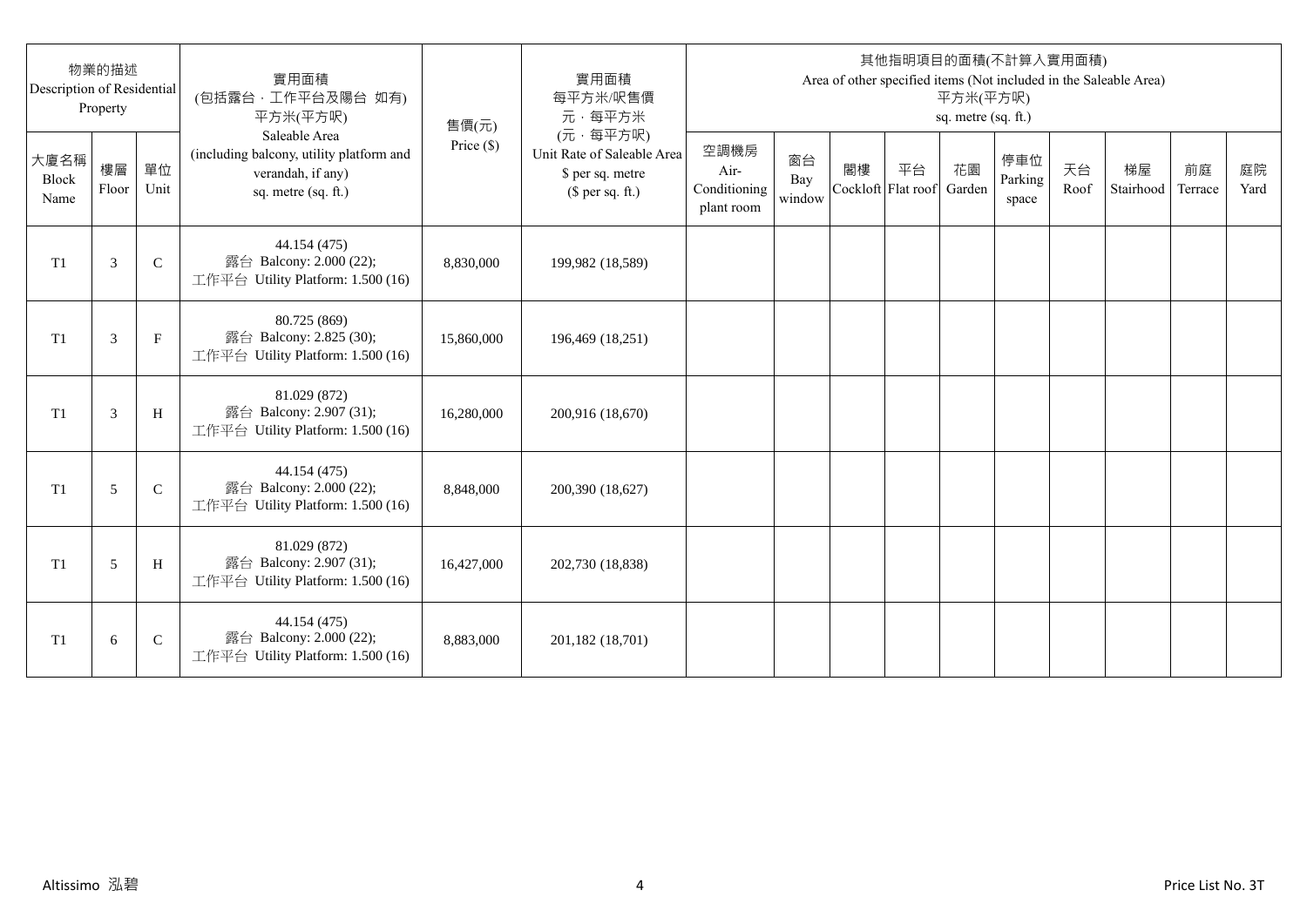| Description of Residential | 物業的描述<br>Property |              | 實用面積<br>(包括露台,工作平台及陽台 如有)<br>平方米(平方呎)                                                                 | 售價(元)      | 實用面積<br>每平方米/呎售價<br>元·每平方米                                                     |                                            |                     |                          |    | 平方米(平方呎)<br>sq. metre (sq. ft.) | 其他指明項目的面積(不計算入實用面積)     |            | Area of other specified items (Not included in the Saleable Area) |               |            |
|----------------------------|-------------------|--------------|-------------------------------------------------------------------------------------------------------|------------|--------------------------------------------------------------------------------|--------------------------------------------|---------------------|--------------------------|----|---------------------------------|-------------------------|------------|-------------------------------------------------------------------|---------------|------------|
| 大廈名稱<br>Block<br>Name      | 樓層<br>Floor       | 單位<br>Unit   | Saleable Area<br>(including balcony, utility platform and<br>verandah, if any)<br>sq. metre (sq. ft.) | Price (\$) | (元·每平方呎)<br>Unit Rate of Saleable Area<br>\$ per sq. metre<br>$$$ per sq. ft.) | 空調機房<br>Air-<br>Conditioning<br>plant room | 窗台<br>Bay<br>window | 閣樓<br>Cockloft Flat roof | 平台 | 花園<br>Garden                    | 停車位<br>Parking<br>space | 天台<br>Roof | 梯屋<br>Stairhood                                                   | 前庭<br>Terrace | 庭院<br>Yard |
| T <sub>1</sub>             | 6                 | H            | 81.029 (872)<br>露台 Balcony: 2.907 (31);<br>工作平台 Utility Platform: 1.500 (16)                          | 16,493,000 | 203,544 (18,914)                                                               |                                            |                     |                          |    |                                 |                         |            |                                                                   |               |            |
| T <sub>1</sub>             | 7                 | $\mathsf{C}$ | 44.154 (475)<br>露台 Balcony: 2.000 (22);<br>工作平台 Utility Platform: 1.500 (16)                          | 9,813,000  | 222,245 (20,659)                                                               |                                            |                     |                          |    |                                 |                         |            |                                                                   |               |            |
| T1                         | $\overline{7}$    | H            | 81.029 (872)<br>露台 Balcony: 2.907 (31);<br>工作平台 Utility Platform: 1.500 (16)                          | 16,893,000 | 208,481 (19,373)                                                               |                                            |                     |                          |    |                                 |                         |            |                                                                   |               |            |
| T1                         | 8                 | $\mathsf{C}$ | 44.154 (475)<br>露台 Balcony: 2.000 (22);<br>工作平台 Utility Platform: 1.500 (16)                          | 9,960,000  | 225,574 (20,968)                                                               |                                            |                     |                          |    |                                 |                         |            |                                                                   |               |            |
| T1                         | 8                 | H            | 81.029 (872)<br>露台 Balcony: 2.907 (31);<br>工作平台 Utility Platform: 1.500 (16)                          | 17,486,000 | 215,799 (20,053)                                                               |                                            |                     |                          |    |                                 |                         |            |                                                                   |               |            |
| T <sub>1</sub>             | 9                 | $\mathsf{C}$ | 44.154 (475)<br>露台 Balcony: 2.000 (22);<br>工作平台 Utility Platform: 1.500 (16)                          | 9,960,000  | 225,574 (20,968)                                                               |                                            |                     |                          |    |                                 |                         |            |                                                                   |               |            |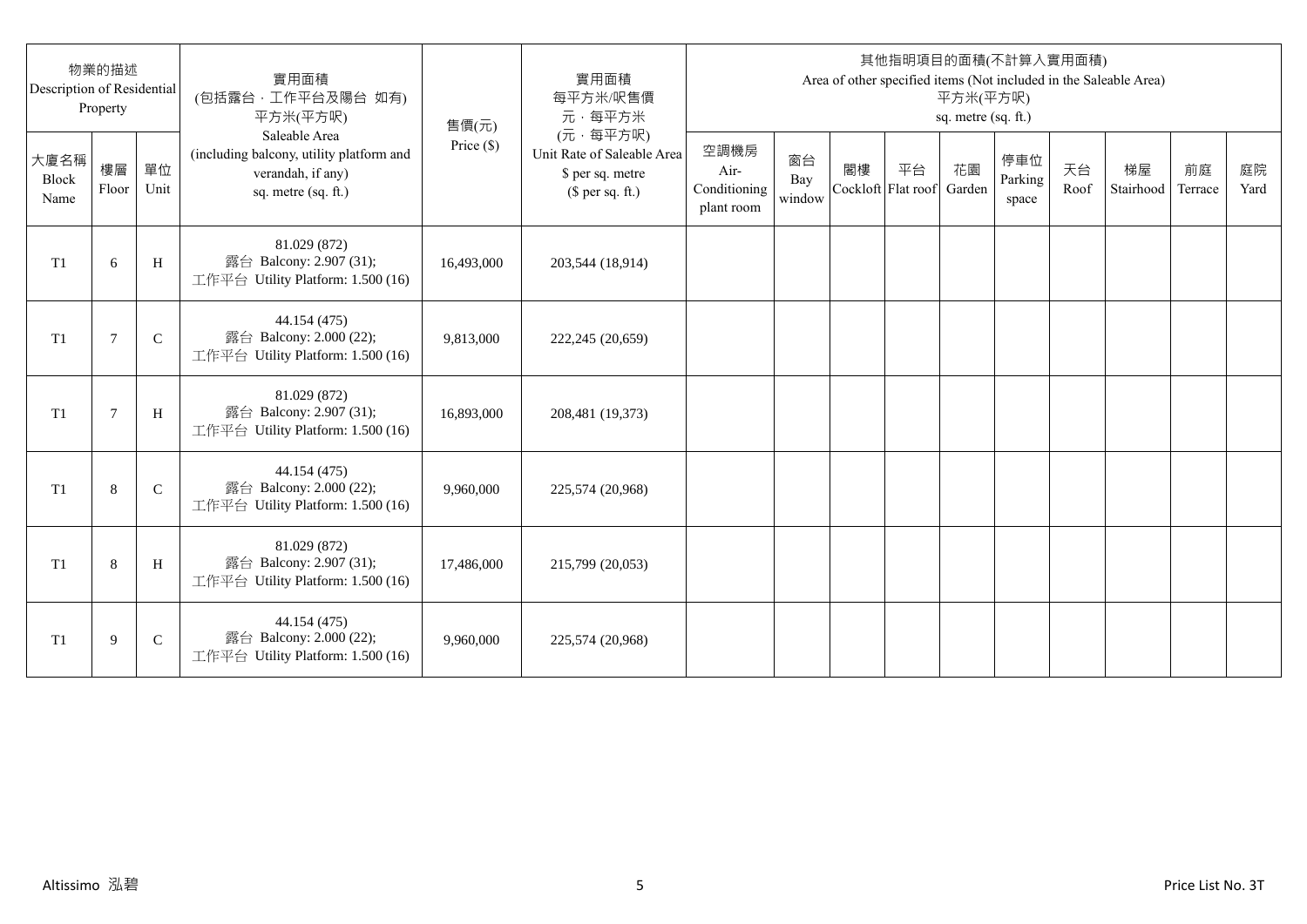| Description of Residential | 物業的描述<br>Property |              | 實用面積<br>(包括露台,工作平台及陽台 如有)<br>平方米(平方呎)                                                                 | 售價(元)      | 實用面積<br>每平方米/呎售價<br>元·每平方米                                                     |                                            |                     |                          |    | 平方米(平方呎)<br>sq. metre (sq. ft.) | 其他指明項目的面積(不計算入實用面積)     |            | Area of other specified items (Not included in the Saleable Area) |               |            |
|----------------------------|-------------------|--------------|-------------------------------------------------------------------------------------------------------|------------|--------------------------------------------------------------------------------|--------------------------------------------|---------------------|--------------------------|----|---------------------------------|-------------------------|------------|-------------------------------------------------------------------|---------------|------------|
| 大廈名稱<br>Block<br>Name      | 樓層<br>Floor       | 單位<br>Unit   | Saleable Area<br>(including balcony, utility platform and<br>verandah, if any)<br>sq. metre (sq. ft.) | Price (\$) | (元·每平方呎)<br>Unit Rate of Saleable Area<br>\$ per sq. metre<br>$$$ per sq. ft.) | 空調機房<br>Air-<br>Conditioning<br>plant room | 窗台<br>Bay<br>window | 閣樓<br>Cockloft Flat roof | 平台 | 花園<br>Garden                    | 停車位<br>Parking<br>space | 天台<br>Roof | 梯屋<br>Stairhood                                                   | 前庭<br>Terrace | 庭院<br>Yard |
| T <sub>1</sub>             | 9                 | H            | 81.029 (872)<br>露台 Balcony: 2.907 (31);<br>工作平台 Utility Platform: 1.500 (16)                          | 17,486,000 | 215,799 (20,053)                                                               |                                            |                     |                          |    |                                 |                         |            |                                                                   |               |            |
| T <sub>1</sub>             | 10                | $\mathsf{C}$ | 44.154 (475)<br>露台 Balcony: 2.000 (22);<br>工作平台 Utility Platform: 1.500 (16)                          | 10,055,000 | 227,726 (21,168)                                                               |                                            |                     |                          |    |                                 |                         |            |                                                                   |               |            |
| T1                         | 10                | H            | 81.029 (872)<br>露台 Balcony: 2.907 (31);<br>工作平台 Utility Platform: 1.500 (16)                          | 17,545,000 | 216,527 (20,120)                                                               |                                            |                     |                          |    |                                 |                         |            |                                                                   |               |            |
| T1                         | 11                | $\mathbf C$  | 44.154 (475)<br>露台 Balcony: 2.000 (22);<br>工作平台 Utility Platform: 1.500 (16)                          | 10,199,000 | 230,987 (21,472)                                                               |                                            |                     |                          |    |                                 |                         |            |                                                                   |               |            |
| T1                         | -11               | H            | 81.029 (872)<br>露台 Balcony: 2.907 (31);<br>工作平台 Utility Platform: 1.500 (16)                          | 17,705,000 | 218,502 (20,304)                                                               |                                            |                     |                          |    |                                 |                         |            |                                                                   |               |            |
| T <sub>1</sub>             | 12                | $\mathsf{C}$ | 44.154 (475)<br>露台 Balcony: 2.000 (22);<br>工作平台 Utility Platform: 1.500 (16)                          | 10,448,000 | 236,626 (21,996)                                                               |                                            |                     |                          |    |                                 |                         |            |                                                                   |               |            |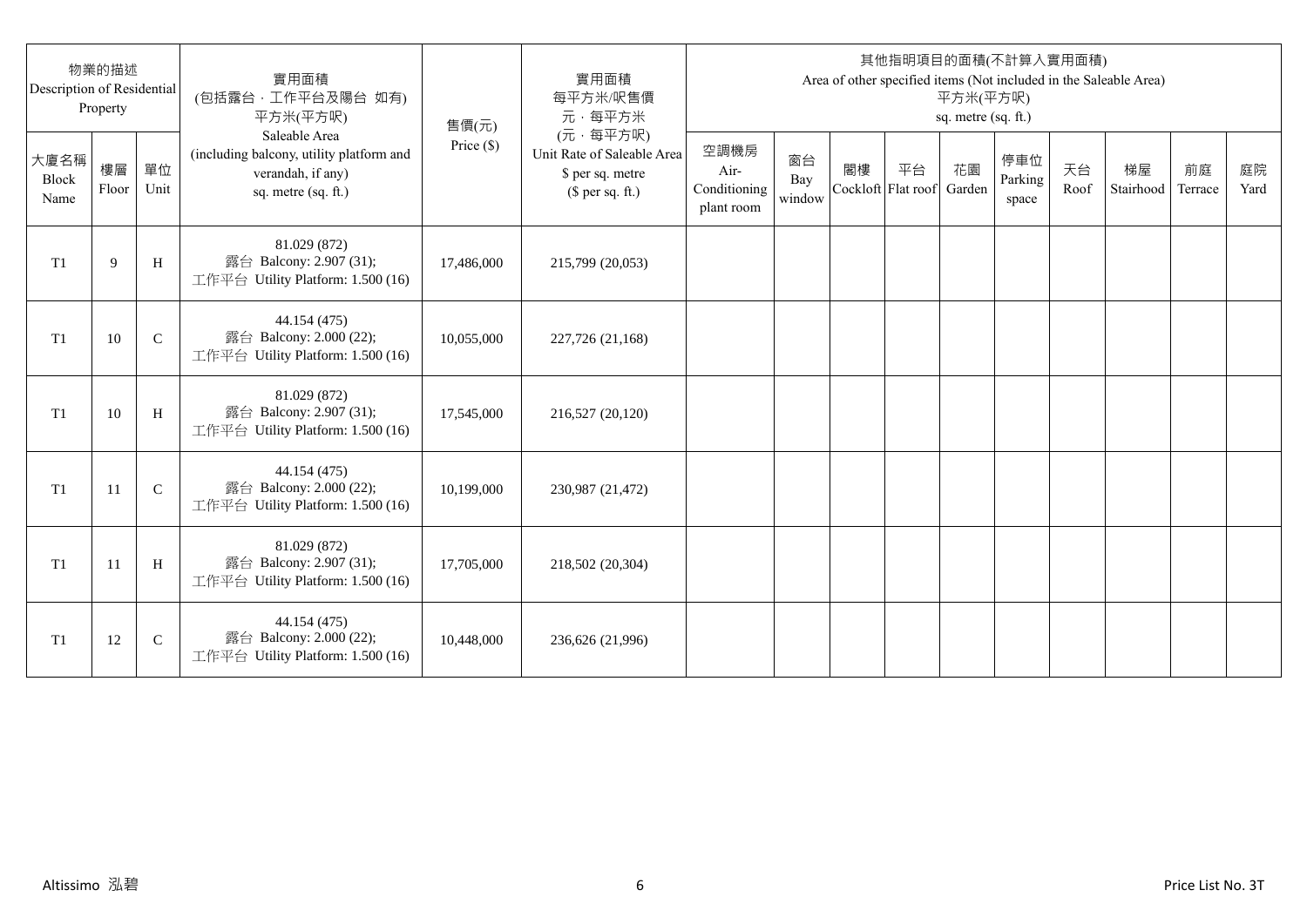| Description of Residential | 物業的描述<br>Property |              | 實用面積<br>(包括露台,工作平台及陽台 如有)<br>平方米(平方呎)                                                                 | 售價(元)      | 實用面積<br>每平方米/呎售價<br>元·每平方米                                                     |                                            |                     |                          |    | 平方米(平方呎)<br>sq. metre (sq. ft.) | 其他指明項目的面積(不計算入實用面積)     |            | Area of other specified items (Not included in the Saleable Area) |               |            |
|----------------------------|-------------------|--------------|-------------------------------------------------------------------------------------------------------|------------|--------------------------------------------------------------------------------|--------------------------------------------|---------------------|--------------------------|----|---------------------------------|-------------------------|------------|-------------------------------------------------------------------|---------------|------------|
| 大廈名稱<br>Block<br>Name      | 樓層<br>Floor       | 單位<br>Unit   | Saleable Area<br>(including balcony, utility platform and<br>verandah, if any)<br>sq. metre (sq. ft.) | Price (\$) | (元·每平方呎)<br>Unit Rate of Saleable Area<br>\$ per sq. metre<br>$$$ per sq. ft.) | 空調機房<br>Air-<br>Conditioning<br>plant room | 窗台<br>Bay<br>window | 閣樓<br>Cockloft Flat roof | 平台 | 花園<br>Garden                    | 停車位<br>Parking<br>space | 天台<br>Roof | 梯屋<br>Stairhood                                                   | 前庭<br>Terrace | 庭院<br>Yard |
| T1                         | 12                | H            | 81.029 (872)<br>露台 Balcony: 2.907 (31);<br>工作平台 Utility Platform: 1.500 (16)                          | 17,956,000 | 221,600 (20,592)                                                               |                                            |                     |                          |    |                                 |                         |            |                                                                   |               |            |
| T1                         | 15                | $\mathsf{C}$ | 44.154 (475)<br>露台 Balcony: 2.000 (22);<br>工作平台 Utility Platform: 1.500 (16)                          | 10,644,000 | 241,065 (22,408)                                                               |                                            |                     |                          |    |                                 |                         |            |                                                                   |               |            |
| T1                         | 15                | H            | 81.029 (872)<br>露台 Balcony: 2.907 (31);<br>工作平台 Utility Platform: 1.500 (16)                          | 18,293,000 | 225,759 (20,978)                                                               |                                            |                     |                          |    |                                 |                         |            |                                                                   |               |            |
| T <sub>2</sub>             | 3                 | A            | 81.620 (879)<br>露台 Balcony: 2.931 (32);<br>工作平台 Utility Platform: 1.500 (16)                          | 16,089,000 | 197, 121 (18, 304)                                                             |                                            |                     |                          |    |                                 |                         |            |                                                                   |               |            |
| T <sub>2</sub>             | 5                 | A            | 81.620 (879)<br>露台 Balcony: 2.931 (32);<br>工作平台 Utility Platform: 1.500 (16)                          | 16,293,000 | 199,620 (18,536)                                                               |                                            |                     |                          |    |                                 |                         |            |                                                                   |               |            |
| T <sub>3</sub>             |                   | A            | 76.972 (829)<br>露台 Balcony: 2.770 (30);<br>工作平台 Utility Platform: 1.500 (16)                          | 15,754,000 | 204,672 (19,004)                                                               |                                            |                     |                          |    |                                 |                         |            |                                                                   |               |            |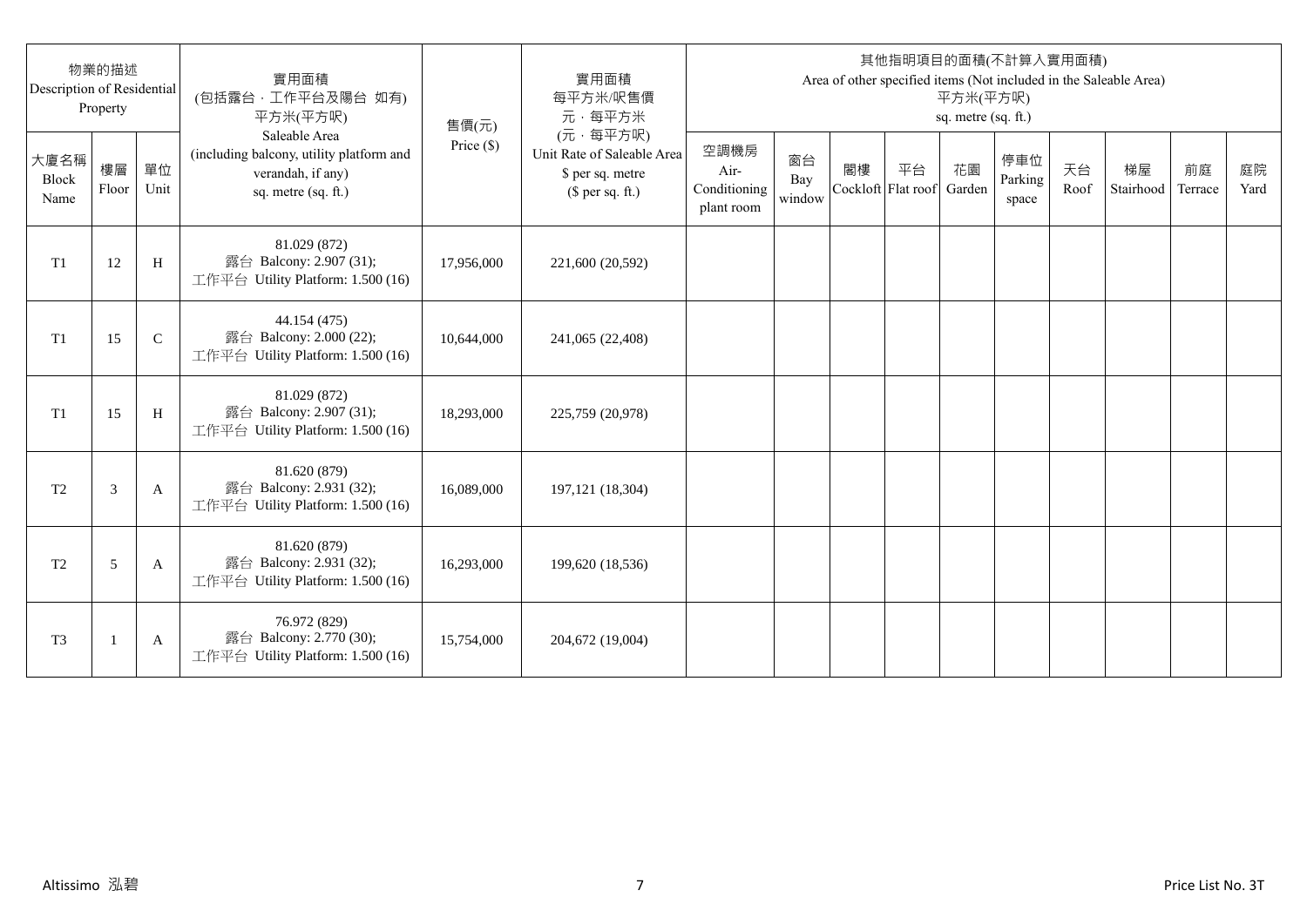| Description of Residential | 物業的描述<br>Property |              | 實用面積<br>(包括露台,工作平台及陽台 如有)<br>平方米(平方呎)                                                                 | 售價(元)      | 實用面積<br>每平方米/呎售價<br>元·每平方米                                                     |                                            |                     |                          |               | 平方米(平方呎)<br>sq. metre (sq. ft.) | 其他指明項目的面積(不計算入實用面積)     |            | Area of other specified items (Not included in the Saleable Area) |               |            |
|----------------------------|-------------------|--------------|-------------------------------------------------------------------------------------------------------|------------|--------------------------------------------------------------------------------|--------------------------------------------|---------------------|--------------------------|---------------|---------------------------------|-------------------------|------------|-------------------------------------------------------------------|---------------|------------|
| 大廈名稱<br>Block<br>Name      | 樓層<br>Floor       | 單位<br>Unit   | Saleable Area<br>(including balcony, utility platform and<br>verandah, if any)<br>sq. metre (sq. ft.) | Price (\$) | (元·每平方呎)<br>Unit Rate of Saleable Area<br>\$ per sq. metre<br>$$$ per sq. ft.) | 空調機房<br>Air-<br>Conditioning<br>plant room | 窗台<br>Bay<br>window | 閣樓<br>Cockloft Flat roof | 平台            | 花園<br>Garden                    | 停車位<br>Parking<br>space | 天台<br>Roof | 梯屋<br>Stairhood                                                   | 前庭<br>Terrace | 庭院<br>Yard |
| T <sub>3</sub>             | $\mathbf{1}$      | $\mathsf{C}$ | 81.348 (876)<br>露台 Balcony: 2.898 (31);<br>工作平台 Utility Platform: 1.500 (16)                          | 15,757,000 | 193,699 (17,987)                                                               |                                            |                     |                          | 4.411<br>(47) |                                 |                         |            |                                                                   |               |            |
| T <sub>3</sub>             | $\overline{c}$    | A            | 76.972 (829)<br>露台 Balcony: 2.770 (30);<br>工作平台 Utility Platform: 1.500 (16)                          | 15,785,000 | 205,075 (19,041)                                                               |                                            |                     |                          |               |                                 |                         |            |                                                                   |               |            |
| T <sub>3</sub>             | $\overline{c}$    | $\mathsf{C}$ | 81.348 (876)<br>露台 Balcony: 2.898 (31);<br>工作平台 Utility Platform: 1.500 (16)                          | 15,788,000 | 194,080 (18,023)                                                               |                                            |                     |                          |               |                                 |                         |            |                                                                   |               |            |
| T <sub>3</sub>             | 3                 | $\mathsf{C}$ | 81.348 (876)<br>露台 Balcony: 2.898 (31);<br>工作平台 Utility Platform: 1.500 (16)                          | 15,990,000 | 196,563 (18,253)                                                               |                                            |                     |                          |               |                                 |                         |            |                                                                   |               |            |
| T <sub>3</sub>             | 5                 | $\mathsf{C}$ | 81.348 (876)<br>露台 Balcony: 2.898 (31);<br>工作平台 Utility Platform: 1.500 (16)                          | 16,295,000 | 200,312 (18,602)                                                               |                                            |                     |                          |               |                                 |                         |            |                                                                   |               |            |
| T <sub>3</sub>             | 6                 | $\mathsf{C}$ | 81.348 (876)<br>露台 Balcony: 2.898 (31);<br>工作平台 Utility Platform: 1.500 (16)                          | 16,631,000 | 204,443 (18,985)                                                               |                                            |                     |                          |               |                                 |                         |            |                                                                   |               |            |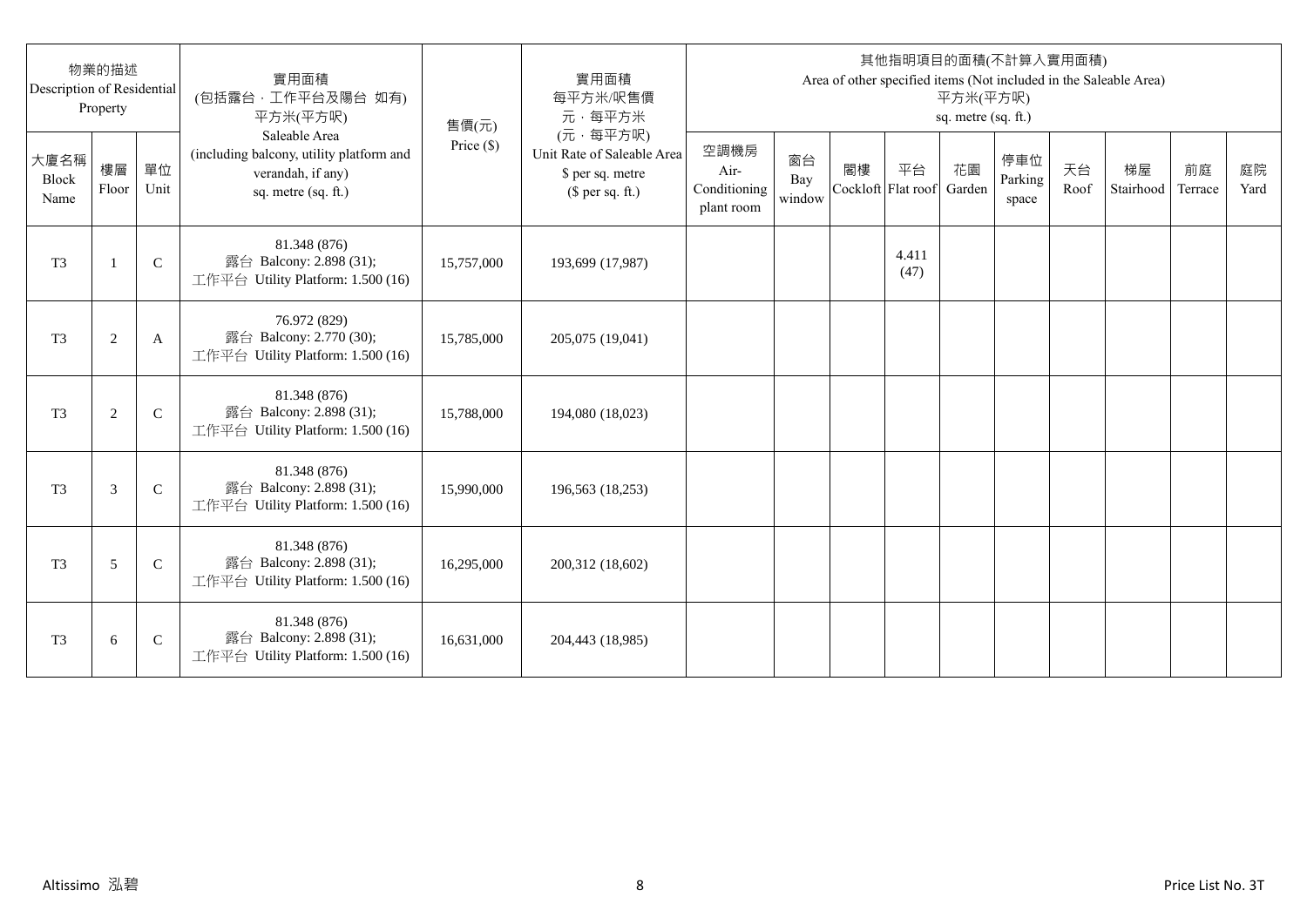| Description of Residential | 物業的描述<br>Property |              | 實用面積<br>(包括露台,工作平台及陽台 如有)<br>平方米(平方呎)                                                                 | 售價(元)      | 實用面積<br>每平方米/呎售價<br>元·每平方米                                                     |                                            |                     |                          |    | 平方米(平方呎)<br>sq. metre (sq. ft.) | 其他指明項目的面積(不計算入實用面積)     |            | Area of other specified items (Not included in the Saleable Area) |               |            |
|----------------------------|-------------------|--------------|-------------------------------------------------------------------------------------------------------|------------|--------------------------------------------------------------------------------|--------------------------------------------|---------------------|--------------------------|----|---------------------------------|-------------------------|------------|-------------------------------------------------------------------|---------------|------------|
| 大廈名稱<br>Block<br>Name      | 樓層<br>Floor       | 單位<br>Unit   | Saleable Area<br>(including balcony, utility platform and<br>verandah, if any)<br>sq. metre (sq. ft.) | Price (\$) | (元·每平方呎)<br>Unit Rate of Saleable Area<br>\$ per sq. metre<br>$$$ per sq. ft.) | 空調機房<br>Air-<br>Conditioning<br>plant room | 窗台<br>Bay<br>window | 閣樓<br>Cockloft Flat roof | 平台 | 花園<br>Garden                    | 停車位<br>Parking<br>space | 天台<br>Roof | 梯屋<br>Stairhood                                                   | 前庭<br>Terrace | 庭院<br>Yard |
| T <sub>3</sub>             | $\tau$            | $\mathsf{C}$ | 81.348 (876)<br>露台 Balcony: 2.898 (31);<br>工作平台 Utility Platform: 1.500 (16)                          | 17,554,000 | 215,789 (20,039)                                                               |                                            |                     |                          |    |                                 |                         |            |                                                                   |               |            |
| T <sub>5</sub>             |                   | A            | 79.371 (854)<br>露台 Balcony: 2.851 (31);<br>工作平台 Utility Platform: 1.500 (16)                          | 14,591,000 | 183,833 (17,085)                                                               |                                            |                     |                          |    |                                 |                         |            |                                                                   |               |            |
| H17-H18                    | $\mathbf{1}$      | $H17-B$      | 25.446 (274)<br>露台 Balcony: 2.000 (22);<br>工作平台 Utility Platform: 0.000 (0)                           | 6,565,000  | 257,997 (23,960)                                                               |                                            |                     |                          |    |                                 |                         |            |                                                                   |               |            |
| H17-H18                    | 2                 | $H17-A$      | 45.396 (489)<br>露台 Balcony: 2.000 (22);<br>工作平台 Utility Platform: 0.000 (0)                           | 9,785,000  | 215,548 (20,010)                                                               |                                            |                     |                          |    |                                 |                         |            |                                                                   |               |            |
| H17-H18                    | 2                 | $H17-B$      | 25.446 (274)<br>露台 Balcony: 2.000 (22);<br>工作平台 Utility Platform: 0.000 (0)                           | 6,635,000  | 260,748 (24,215)                                                               |                                            |                     |                          |    |                                 |                         |            |                                                                   |               |            |
| H17-H18                    | 3                 | <b>H17-A</b> | 45.396 (489)<br>露台 Balcony: 2.000 (22);<br>工作平台 Utility Platform: 0.000 (0)                           | 9,805,000  | 215,988 (20,051)                                                               |                                            |                     |                          |    |                                 |                         |            |                                                                   |               |            |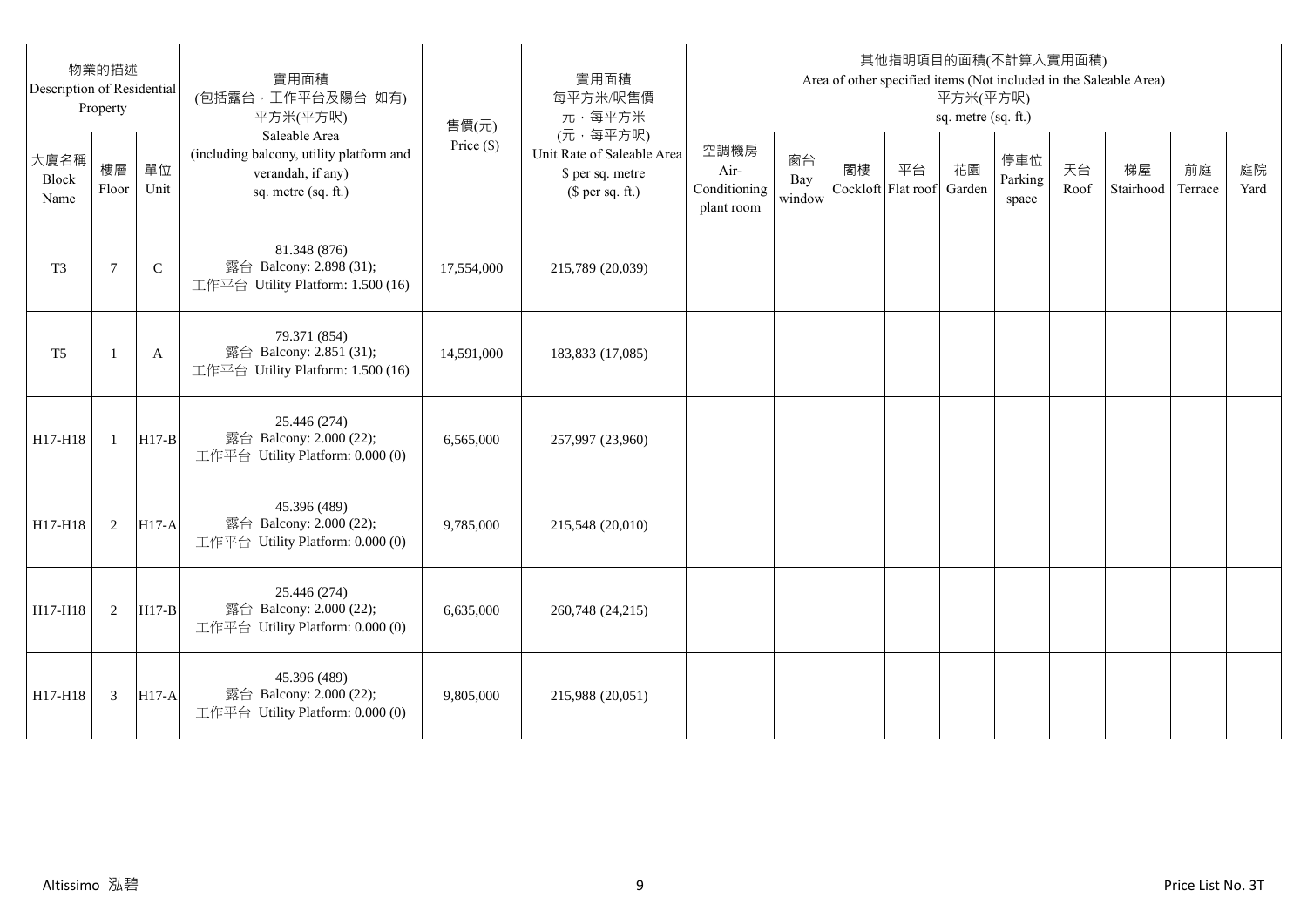| Description of Residential | 物業的描述<br>Property |            | 實用面積<br>(包括露台,工作平台及陽台 如有)<br>平方米(平方呎)                                                                 | 售價(元)        | 實用面積<br>每平方米/呎售價<br>元·每平方米                                                     |                                            |                     |                          |    | 平方米(平方呎)<br>sq. metre (sq. ft.) | 其他指明項目的面積(不計算入實用面積)     |            | Area of other specified items (Not included in the Saleable Area) |               |            |
|----------------------------|-------------------|------------|-------------------------------------------------------------------------------------------------------|--------------|--------------------------------------------------------------------------------|--------------------------------------------|---------------------|--------------------------|----|---------------------------------|-------------------------|------------|-------------------------------------------------------------------|---------------|------------|
| 大廈名稱<br>Block<br>Name      | 樓層<br>Floor       | 單位<br>Unit | Saleable Area<br>(including balcony, utility platform and<br>verandah, if any)<br>sq. metre (sq. ft.) | Price $(\$)$ | (元·每平方呎)<br>Unit Rate of Saleable Area<br>\$ per sq. metre<br>$$$ per sq. ft.) | 空調機房<br>Air-<br>Conditioning<br>plant room | 窗台<br>Bay<br>window | 閣樓<br>Cockloft Flat roof | 平台 | 花園<br>Garden                    | 停車位<br>Parking<br>space | 天台<br>Roof | 梯屋<br>Stairhood                                                   | 前庭<br>Terrace | 庭院<br>Yard |
| H17-H18                    | 3                 | $H17-B$    | 25.446 (274)<br>露台 Balcony: 2.000 (22);<br>工作平台 Utility Platform: 0.000 (0)                           | 6,704,000    | 263,460 (24,467)                                                               |                                            |                     |                          |    |                                 |                         |            |                                                                   |               |            |
| H17-H18                    | $\overline{1}$    | $H18-B$    | 25.159 (271)<br>露台 Balcony: 2.000 (22);<br>工作平台 Utility Platform: 0.000 (0)                           | 6.497,000    | 258,238 (23,974)                                                               |                                            |                     |                          |    |                                 |                         |            |                                                                   |               |            |
| H17-H18                    | 2                 | $H18-A$    | 43.710 (470)<br>露台 Balcony: 2.000 (22);<br>工作平台 Utility Platform: 0.000 (0)                           | 9,406,000    | 215,191 (20,013)                                                               |                                            |                     |                          |    |                                 |                         |            |                                                                   |               |            |
| H17-H18                    | 2                 | $H18-B$    | 25.159 (271)<br>露台 Balcony: 2.000 (22);<br>工作平台 Utility Platform: 0.000 (0)                           | 6,565,000    | 260,940 (24,225)                                                               |                                            |                     |                          |    |                                 |                         |            |                                                                   |               |            |
| H17-H18                    | 3                 | $H18-A$    | 43.710 (470)<br>露台 Balcony: 2.000 (22);<br>工作平台 Utility Platform: 0.000 (0)                           | 9,423,000    | 215,580 (20,049)                                                               |                                            |                     |                          |    |                                 |                         |            |                                                                   |               |            |
| H17-H18                    | 3                 | $H18-B$    | 25.159 (271)<br>露台 Balcony: 2.000 (22);<br>工作平台 Utility Platform: 0.000 (0)                           | 6,636,000    | 263,762 (24,487)                                                               |                                            |                     |                          |    |                                 |                         |            |                                                                   |               |            |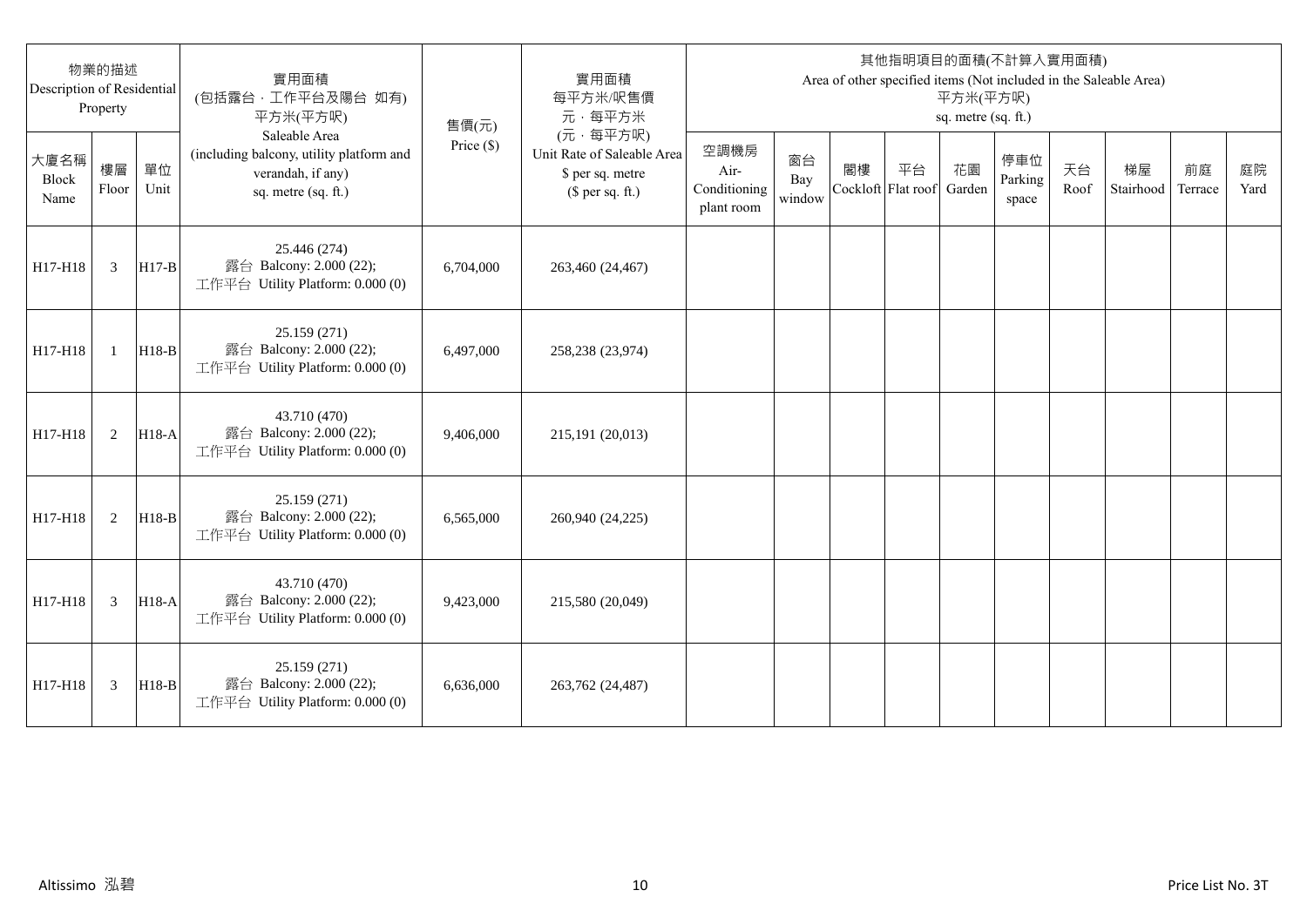| 物業的描述<br>Description of Residential<br>Property |              |            | 實用面積<br>(包括露台,工作平台及陽台 如有)<br>平方米(平方呎)                                                                 | 售價(元)        | 實用面積<br>每平方米/呎售價<br>元·每平方米                                                     | 其他指明項目的面積(不計算入實用面積)<br>Area of other specified items (Not included in the Saleable Area)<br>平方米(平方呎)<br>sq. metre (sq. ft.) |                     |                          |    |              |                         |            |                 |               |            |  |
|-------------------------------------------------|--------------|------------|-------------------------------------------------------------------------------------------------------|--------------|--------------------------------------------------------------------------------|-----------------------------------------------------------------------------------------------------------------------------|---------------------|--------------------------|----|--------------|-------------------------|------------|-----------------|---------------|------------|--|
| 大廈名稱<br>Block<br>Name                           | 樓層<br>Floor  | 單位<br>Unit | Saleable Area<br>(including balcony, utility platform and<br>verandah, if any)<br>sq. metre (sq. ft.) | Price $(\$)$ | (元·每平方呎)<br>Unit Rate of Saleable Area<br>\$ per sq. metre<br>$$$ per sq. ft.) | 空調機房<br>Air-<br>Conditioning<br>plant room                                                                                  | 窗台<br>Bay<br>window | 閣樓<br>Cockloft Flat roof | 平台 | 花園<br>Garden | 停車位<br>Parking<br>space | 天台<br>Roof | 梯屋<br>Stairhood | 前庭<br>Terrace | 庭院<br>Yard |  |
| H19-H20                                         | $\mathbf{1}$ | $H19-B$    | 25.202 (271)<br>露台 Balcony: 2.000 (22);<br>工作平台 Utility Platform: 0.000 (0)                           | 6,497,000    | 257,797 (23,974)                                                               |                                                                                                                             |                     |                          |    |              |                         |            |                 |               |            |  |
| H19-H20                                         | 2            | $H19-A$    | 45.052 (485)<br>露台 Balcony: 2.000 (22);<br>工作平台 Utility Platform: 0.000 (0)                           | 9,705,000    | 215,418 (20,010)                                                               |                                                                                                                             |                     |                          |    |              |                         |            |                 |               |            |  |
| H19-H20                                         | 2            | $H19-B$    | 25.202 (271)<br>露台 Balcony: 2.000 (22);<br>工作平台 Utility Platform: 0.000 (0)                           | 6.565.000    | 260,495 (24,225)                                                               |                                                                                                                             |                     |                          |    |              |                         |            |                 |               |            |  |
| H19-H20                                         | 3            | $H19-A$    | 45.052 (485)<br>露台 Balcony: 2.000 (22);<br>工作平台 Utility Platform: 0.000 (0)                           | 9,724,000    | 215,839 (20,049)                                                               |                                                                                                                             |                     |                          |    |              |                         |            |                 |               |            |  |
| H19-H20                                         | 3            | $H19-B$    | 25.202 (271)<br>露台 Balcony: 2.000 (22);<br>工作平台 Utility Platform: 0.000 (0)                           | 6,636,000    | 263,312 (24,487)                                                               |                                                                                                                             |                     |                          |    |              |                         |            |                 |               |            |  |
| H19-H20                                         | 1            | $H20-B$    | 25.458 (274)<br>露台 Balcony: 2.000 (22);<br>工作平台 Utility Platform: 0.000 (0)                           | 6,565,000    | 257,876 (23,960)                                                               |                                                                                                                             |                     |                          |    |              |                         |            |                 |               |            |  |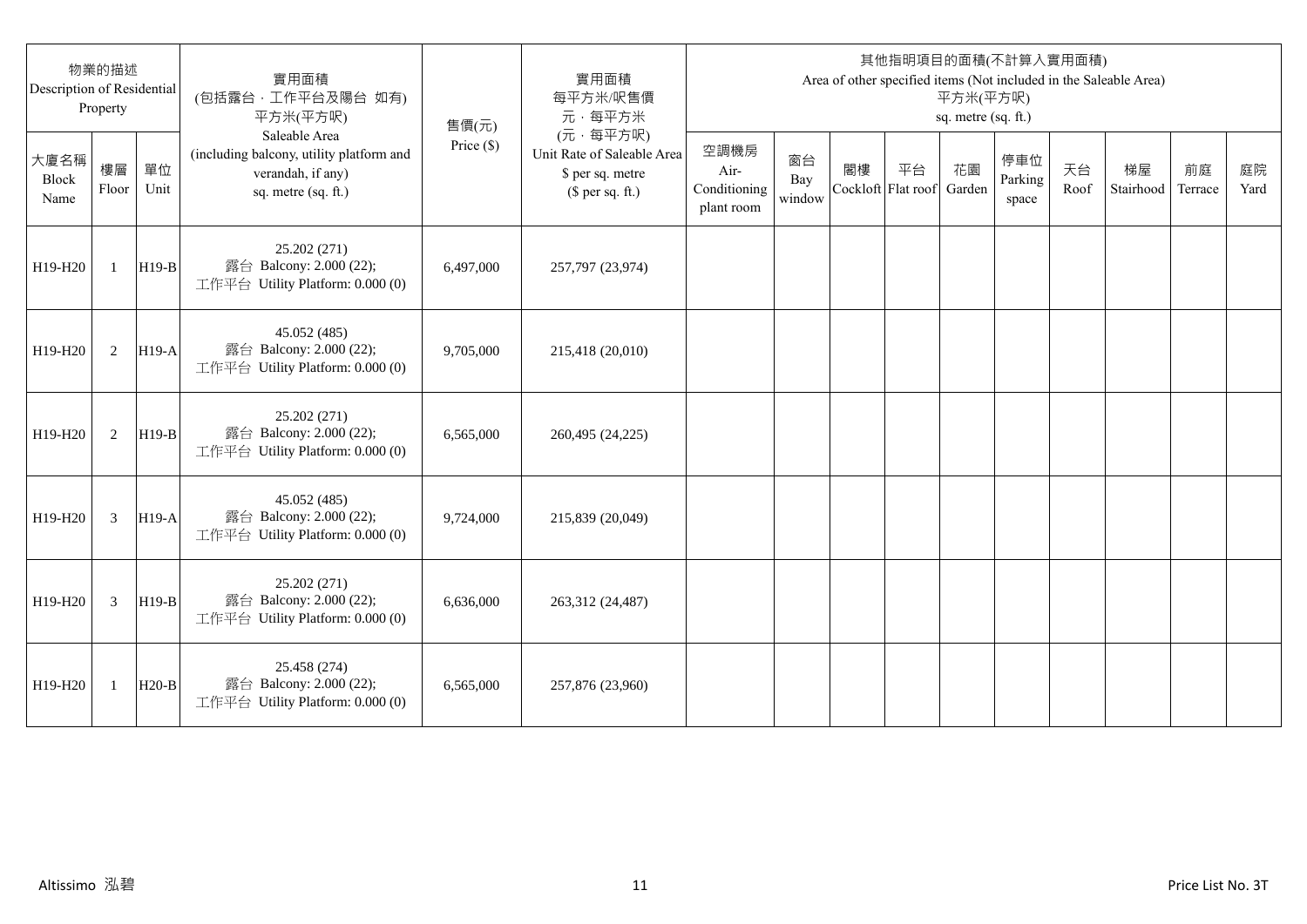| 物業的描述<br>Description of Residential<br>Property |                |            | 實用面積<br>(包括露台,工作平台及陽台 如有)<br>平方米(平方呎)                                                                 | 售價(元)        | 實用面積<br>每平方米/呎售價<br>元·每平方米                                                     | 其他指明項目的面積(不計算入實用面積)<br>Area of other specified items (Not included in the Saleable Area)<br>平方米(平方呎)<br>sq. metre (sq. ft.) |                     |                          |    |              |                         |            |                 |               |            |  |
|-------------------------------------------------|----------------|------------|-------------------------------------------------------------------------------------------------------|--------------|--------------------------------------------------------------------------------|-----------------------------------------------------------------------------------------------------------------------------|---------------------|--------------------------|----|--------------|-------------------------|------------|-----------------|---------------|------------|--|
| 大廈名稱<br>Block<br>Name                           | 樓層<br>Floor    | 單位<br>Unit | Saleable Area<br>(including balcony, utility platform and<br>verandah, if any)<br>sq. metre (sq. ft.) | Price $(\$)$ | (元·每平方呎)<br>Unit Rate of Saleable Area<br>\$ per sq. metre<br>$$$ per sq. ft.) | 空調機房<br>Air-<br>Conditioning<br>plant room                                                                                  | 窗台<br>Bay<br>window | 閣樓<br>Cockloft Flat roof | 平台 | 花園<br>Garden | 停車位<br>Parking<br>space | 天台<br>Roof | 梯屋<br>Stairhood | 前庭<br>Terrace | 庭院<br>Yard |  |
| H19-H20                                         | 2              | $H20-A$    | 44.290 (477)<br>露台 Balcony: 2.000 (22);<br>工作平台 Utility Platform: 0.000 (0)                           | 9,545,000    | 215,511 (20,010)                                                               |                                                                                                                             |                     |                          |    |              |                         |            |                 |               |            |  |
| H19-H20                                         | 2              | $H20-B$    | 25.458 (274)<br>露台 Balcony: 2.000 (22);<br>工作平台 Utility Platform: 0.000 (0)                           | 6,635,000    | 260,625 (24,215)                                                               |                                                                                                                             |                     |                          |    |              |                         |            |                 |               |            |  |
| H19-H20                                         | 3              | $H20-A$    | 44.290 (477)<br>露台 Balcony: 2.000 (22);<br>工作平台 Utility Platform: 0.000 (0)                           | 9,564,000    | 215,940 (20,050)                                                               |                                                                                                                             |                     |                          |    |              |                         |            |                 |               |            |  |
| H19-H20                                         | $\overline{3}$ | $H20-B$    | 25.458 (274)<br>露台 Balcony: 2.000 (22);<br>工作平台 Utility Platform: 0.000 (0)                           | 6,704,000    | 263,336 (24,467)                                                               |                                                                                                                             |                     |                          |    |              |                         |            |                 |               |            |  |
| H21                                             | -1             | $H21-B$    | 26.683 (287)<br>露台 Balcony: 2.000 (22);<br>工作平台 Utility Platform: 0.000 (0)                           | 6,761,000    | 253,382 (23,557)                                                               |                                                                                                                             |                     |                          |    |              |                         |            |                 |               |            |  |
| H21                                             | $\overline{2}$ | $H21-A$    | 53.753 (579)<br>露台 Balcony: 2.000 (22);<br>工作平台 Utility Platform: 0.000 (0)                           | 11,816,000   | 219,820 (20,408)                                                               |                                                                                                                             |                     |                          |    |              |                         |            |                 |               |            |  |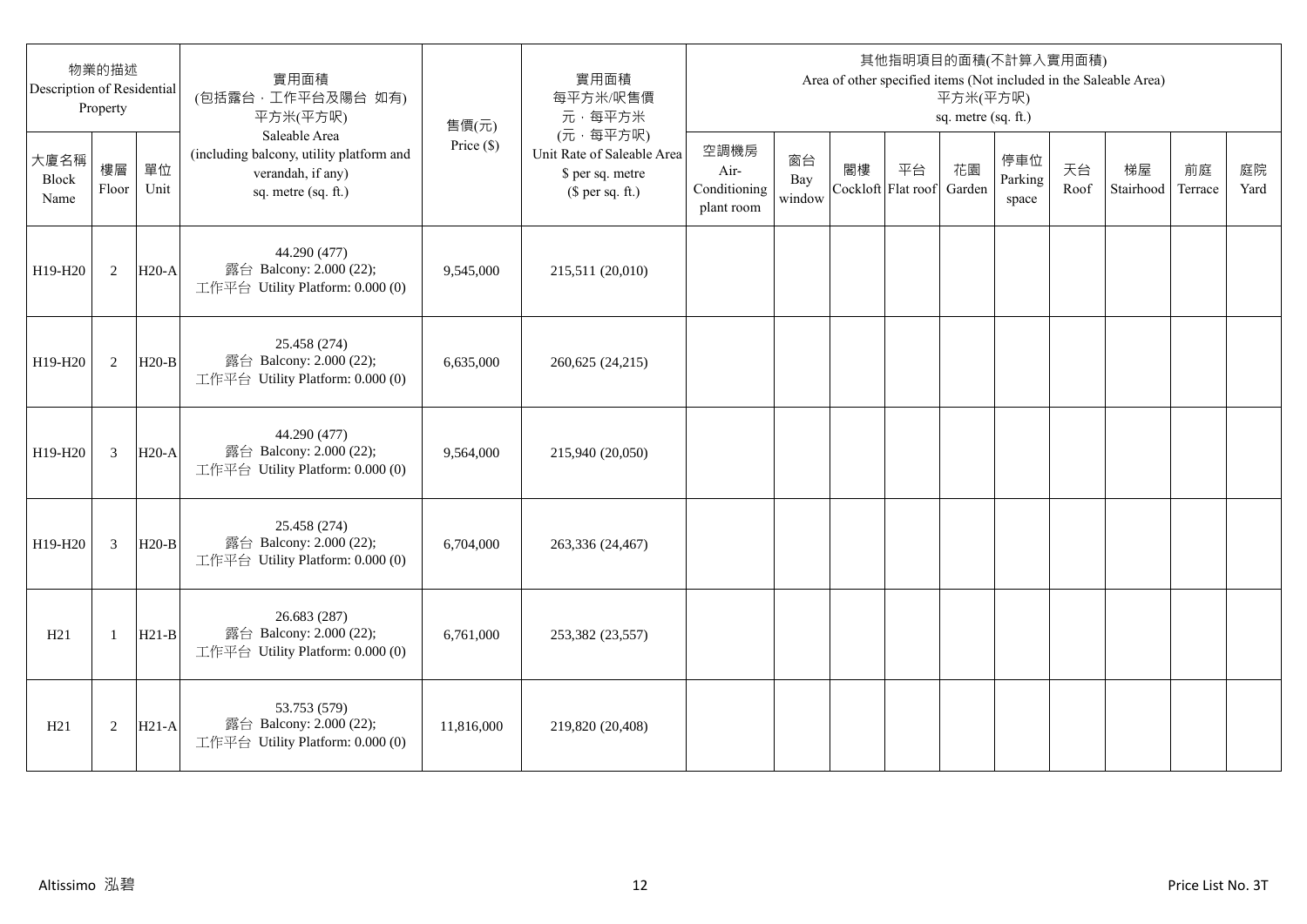| 物業的描述<br>Description of Residential<br>Property |             |            | 實用面積<br>(包括露台·工作平台及陽台 如有)<br>平方米(平方呎)                                                                 | 售價(元)        | 實用面積<br>每平方米/呎售價<br>元·每平方米                                                     | 其他指明項目的面積(不計算入實用面積)<br>Area of other specified items (Not included in the Saleable Area)<br>平方米(平方呎)<br>sq. metre (sq. ft.) |                     |    |                                 |    |                         |            |                 |               |            |
|-------------------------------------------------|-------------|------------|-------------------------------------------------------------------------------------------------------|--------------|--------------------------------------------------------------------------------|-----------------------------------------------------------------------------------------------------------------------------|---------------------|----|---------------------------------|----|-------------------------|------------|-----------------|---------------|------------|
| 大廈名稱<br>Block<br>Name                           | 樓層<br>Floor | 單位<br>Unit | Saleable Area<br>(including balcony, utility platform and<br>verandah, if any)<br>sq. metre (sq. ft.) | Price $(\$)$ | (元·每平方呎)<br>Unit Rate of Saleable Area<br>\$ per sq. metre<br>$$$ per sq. ft.) | 空調機房<br>Air-<br>Conditioning<br>plant room                                                                                  | 窗台<br>Bay<br>window | 閣樓 | 平台<br>Cockloft Flat roof Garden | 花園 | 停車位<br>Parking<br>space | 天台<br>Roof | 梯屋<br>Stairhood | 前庭<br>Terrace | 庭院<br>Yard |
| H21                                             | 2           | $H21-B$    | 26.683 (287)<br>露台 Balcony: 2.000 (22);<br>工作平台 Utility Platform: $0.000(0)$                          | 6,775,000    | 253,907 (23,606)                                                               |                                                                                                                             |                     |    |                                 |    |                         |            |                 |               |            |
| H21                                             | 3           | $H21-A$    | 53.753 (579)<br>露台 Balcony: 2.000 (22);<br>工作平台 Utility Platform: 0.000 (0)                           | 11,840,000   | 220,267 (20,449)                                                               |                                                                                                                             |                     |    |                                 |    |                         |            |                 |               |            |
| H21                                             | 3           | $H21-B$    | 26.683 (287)<br>露台 Balcony: 2.000 (22);<br>工作平台 Utility Platform: $0.000(0)$                          | 6,811,000    | 255,256 (23,732)                                                               |                                                                                                                             |                     |    |                                 |    |                         |            |                 |               |            |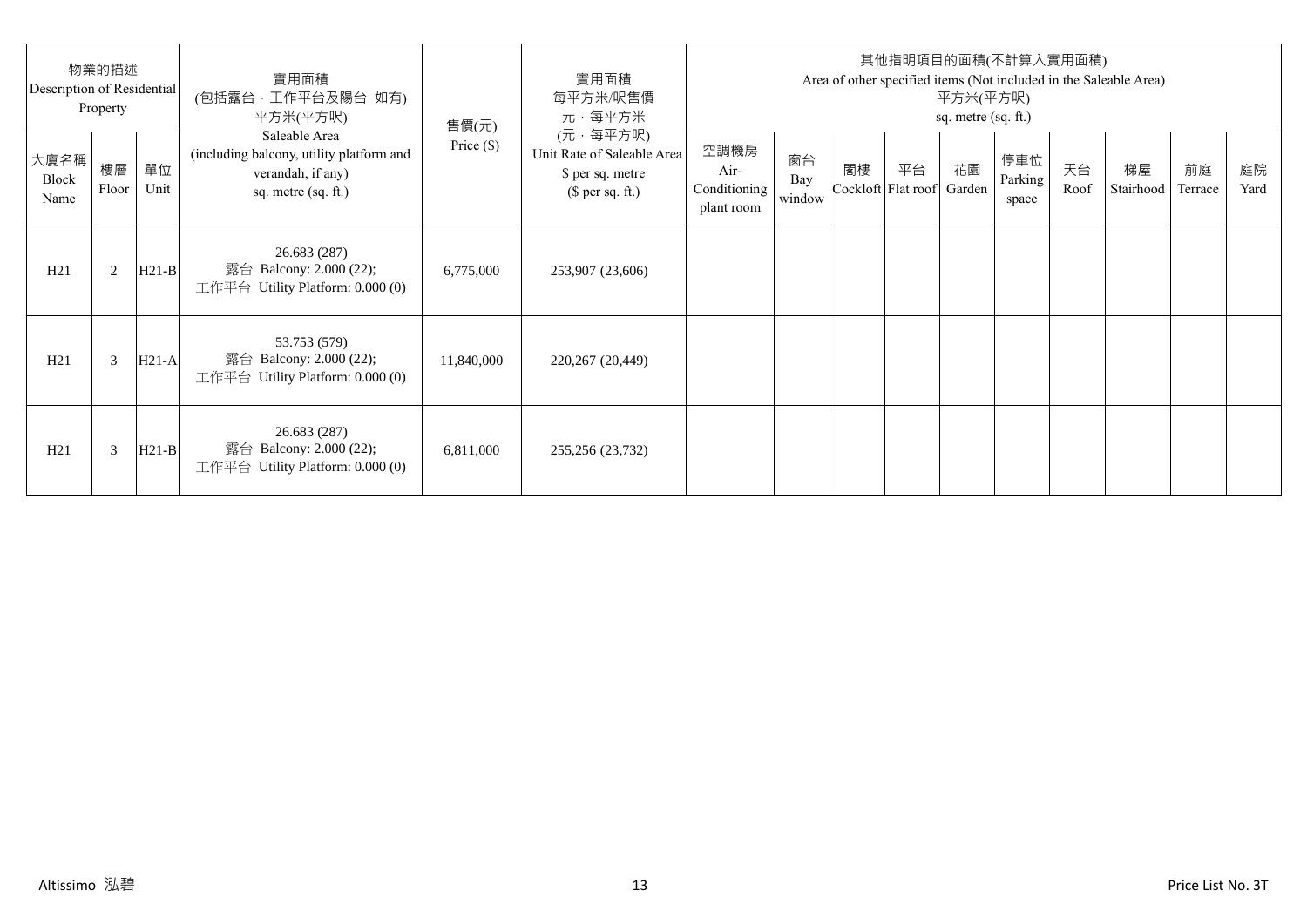## **第三部份:其他資料 Part 3: Other Information**

#### (1) 準買家應參閱發展項目的售樓說明書,以了解該項目的資料。 Prospective purchasers are advised to refer to the sales brochure for the development for information on the development.

#### $(2)$  根據《一手住宅物業銷售條例》第 52(1)條及第 53(2)及(3)條,

According to sections 52(1) and 53(2) and (3) of the Residential Properties (First-hand Sales) Ordinance, –

#### 第 52(1) 條 / Section 52(1)

在某人就指明住宅物業與擁有人訂立臨時買賣合約時,該人須向擁有人支付售價的 5%的臨時訂金。

A preliminary deposit of 5% of the purchase price is payable by a person to the owner on entering into a preliminary agreement for sale and purchase in respect of the specified residential property with the owner.

#### 第 53(2) 條 / Section 53(2)

—————————————<br>如某人於某日期訂立臨時買賣合約,並於該日期後的 5 個工作日內,就有關住宅物業簽立買賣合約,則擁有人必須在該日期後的 8 個工作日內,簽立該買賣合約。 If a person executes an agreement for sale and purchase in respect of the residential property within 5 working days after the date on which the person enters into the preliminary agreement for sale and purchase, the owner must execute the agreement for sale and purchase within 8 working days after that date.

## 第 53(3) 條 / Section 53(3)

如某人於某日期訂立臨時買賣合約時,但沒有於該日期後的 5 個工作日內,就有關住宅物業簽立買賣合約,則 – (i)該臨時合約即告終止;(ji)有關的臨時訂金即予沒收;及 (iii)擁有人

## 不得就該人沒有簽立買賣合約而針對該人提出進一步申索。

If a person does not execute an agreement for sale and purchase in respect of the residential property within 5 working days after the date on which the person enters into the preliminary agreement for sale and purchase-

(i) the preliminary agreement is terminated; (ii) the preliminary deposit is forfeited; and (iii) the owner does not have any further claim against the person for the failure.

## (3) 實用面積及屬該住宅物業其他指明項目的面積是按《一手住宅物業銷售條例》第 8 條及附表二第 2 部的計算得出的。

The saleable area and area of other specified items of the residential property are calculated in accordance with section 8 and Part 2 of Schedule 2 to the Residential Properties(First-hand Sales) Ordinance.

#### (4)(i) 註:在第(4)段 中: 「售價」指本價單第二部份中所列之住宅物業的售價,而「成交金額」指將於臨時合約中訂明的住宅物業的實際售價。因應不同支付條款及/或折扣按售價 計算得出之價目,皆以進位到最接近的千位數作為成交金額。

- (b) 「工作日」按《一手住宅物業銷售條例》第 2(1)條所定義。
- (c) 「臨時合約」指臨時買賣合約。
- Note: In (d) 「正式合約」指正式買賣合約。

paragraph (4): (a) "price" means the price of the residential property set out in Part 2 of this price list, and "transaction price" means the actual price of the residential property to be set out in PASP. The price obtained after applying the relevant terms of payment and/or applicable discount(s) on the price will be rounded up to the nearest thousand to determine the transaction price.

- (b) "working day" shall be as defined in section 2(1) of the Residential Properties (First-hand Sales) Ordinance.
- $(c)$ "PASP" means the Preliminary Agreement for Sale and Purchase.
- $(d)$ "ASP" means the Agreement for Sale and Purchase.

於簽署臨時合約時,買方須繳付相等於成交金額的 5%作為臨時訂金,請帶備港幣\$100,000 銀行本票以支付部份臨時訂金,抬頭請寫「的近律師行」或"Deacons"。請另備支票以 繳付臨時訂金之餘額。

The purchasers shall pay the preliminary deposit equivalent to 5% of the transaction price upon signing of the PASP. Please bring along a cashiers' order of HK\$100,000 made payable to "Deacons" for payment of part of the preliminary deposit. Please also bring along a cheque for payment of the balance of the preliminary deposit.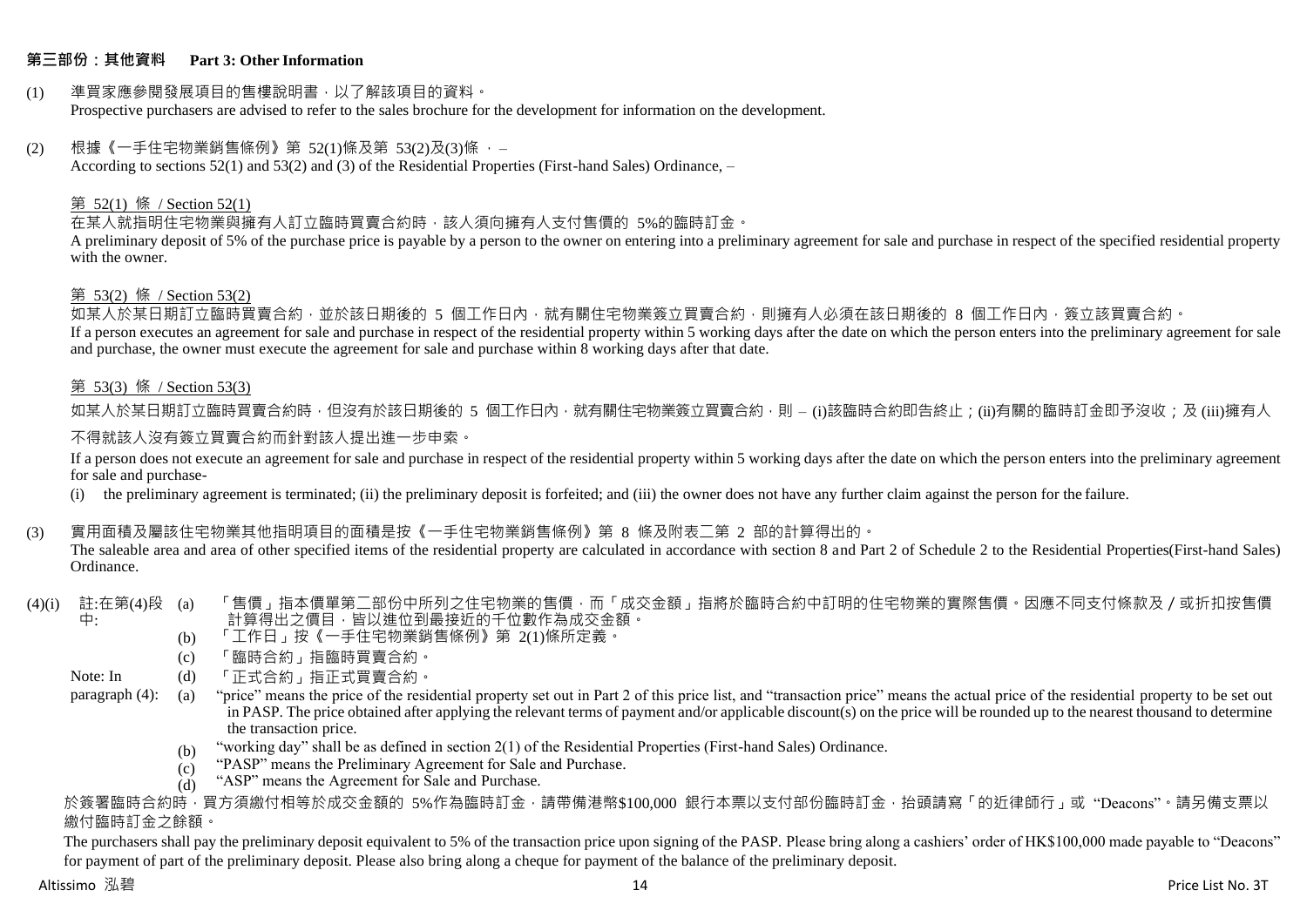# **支付條款 Terms of Payment**

- (A) (並無此編號之支付條款)( No Terms of Payment of such numbering)
- (A1) (並無此編號之支付條款)( No Terms of Payment of such numbering)
- (A2) (並無此編號之支付條款)( No Terms of Payment of such numbering)
- (A3) (並無此編號之支付條款)( No Terms of Payment of such numbering)
- (A4) (並無此編號之支付條款)( No Terms of Payment of such numbering)
- (A5) 120 天現金付款計劃 120-day Cash Payment Plan (照售價減 5%) (5% discount from the price)
	- (1) 買方須於簽署臨時合約時繳付相等於成交金額 5% 作為臨時訂金。買方須於簽署臨時合約後 5 個工作日內簽署正式合約。 The purchaser shall pay the preliminary deposit equivalent to 5% of the transaction price upon signing of the PASP. The ASP shall be signed by the purchaser within 5 working days after signing of the PASP.
	- (2) 買方簽署臨時合約後 30 天內再付成交金額 5% 作為加付訂金。 A further 5% of the transaction price being further deposit shall be paid by the purchaser within 30 days after signing of the PASP.
	- (3) 成交金額 90% 即成交金額餘款於買方簽署臨時合約後 120 天內由買方付清。 90% of the transaction price being balance of the transaction price shall be paid by the purchaser within 120 days after signing of the PASP.
- (A6) 180 天輕鬆現金付款計劃 180-day Relax Cash Payment Plan (照售價減 3%) (3% discount from the price)
	- (1) 買方須於簽署臨時合約時繳付相等於成交金額 5% 作為臨時訂金。買方須於簽署臨時合約後 5 個工作日內簽署正式合約。 The purchaser shall pay the preliminary deposit equivalent to 5% of the transaction price upon signing of the PASP. The ASP shall be signed by the purchaser within 5 working days after signing of the PASP.
	- (2) 買方簽署臨時合約後 30 天內再付成交金額 5% 作為加付訂金。 A further 5% of the transaction price being further deposit shall be paid by the purchaser within 30 days after signing of the PASP.
	- (3) 成交金額 90% 即成交金額餘款於買方簽署臨時合約後 180 天內由買方付清。 90% of the transaction price being balance of the transaction price shall be paid by the purchaser within 180 days after signing of the PASP.
- (A7) 360 天輕鬆現金付款計劃 360-day Relax Cash Payment Plan (照售價減 2%) (2% discount from the price)
	- (1) 買方須於簽署臨時合約時繳付相等於成交金額 5% 作為臨時訂金。買方須於簽署臨時合約後 5 個工作日內簽署正式合約。 The purchaser shall pay the preliminary deposit equivalent to 5% of the transaction price upon signing of the PASP. The ASP shall be signed by the purchaser within 5 working days after signing of the PASP.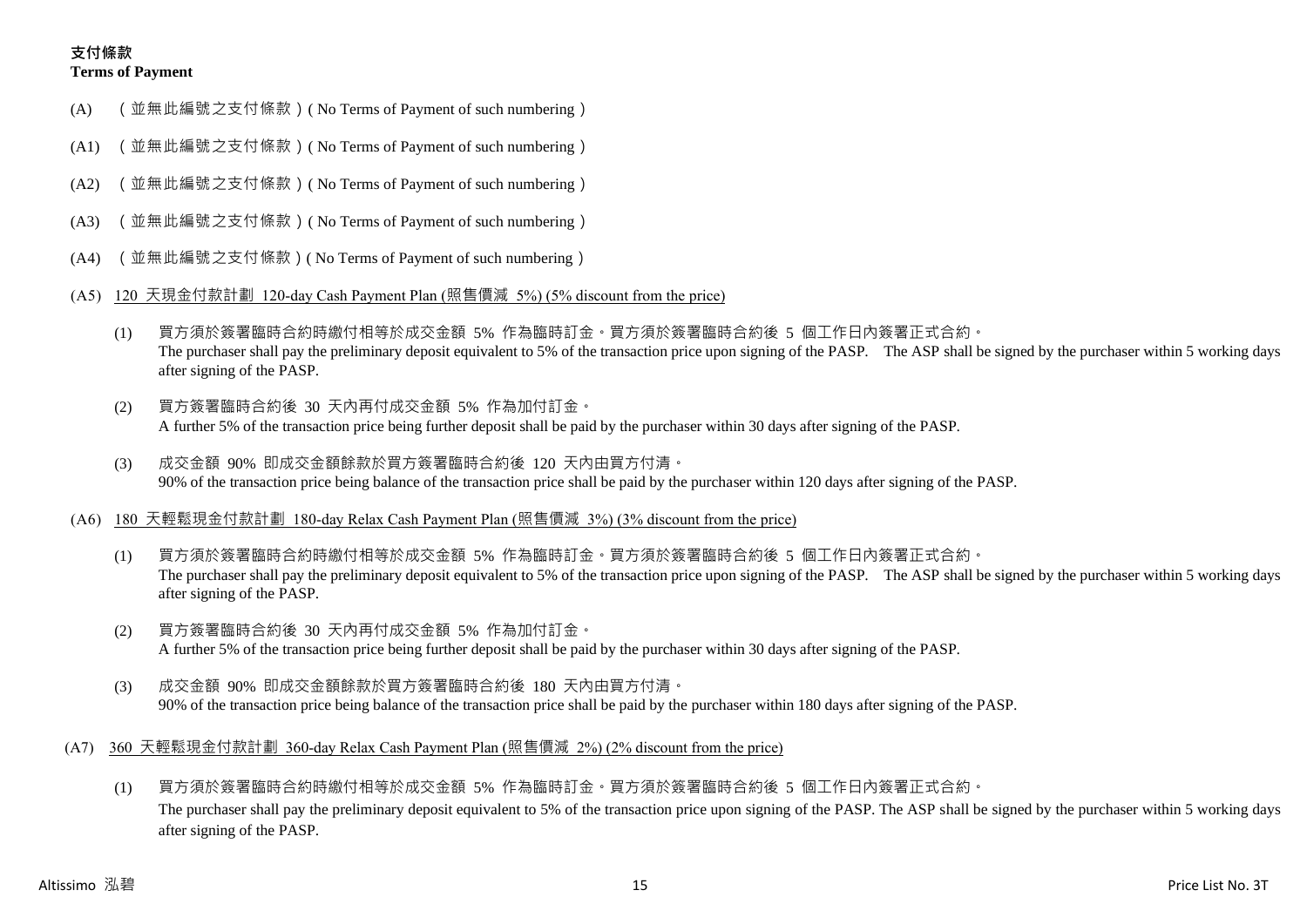(2) 買方簽署臨時合約後 30 天內再付成交金額 5% 作為加付訂金。

A further 5% of the transaction price being further deposit shall be paid by the purchaser within 30 days after signing of the PASP.

- (3) 買方簽署臨時合約後 90 天內再付成交金額 5% 作為部份成交金額。 A further 5% of the transaction price being part payment of the transaction price shall be paid by the purchaser within 90 days after signing of the PASP.
- (4) 成交金額 85% 即成交金額餘款於買方簽署臨時合約後 360 天內由買方付清。

85% of the transaction price being balance of the transaction price shall be paid by the purchaser within 360 days after signing of the PASP.

- (B) (並無此編號之支付條款)( No Terms of Payment of such numbering)
- (C) (並無此編號之支付條款)( No Terms of Payment of such numbering)
- (C1) (並無此編號之支付條款)( No Terms of Payment of such numbering)
- (C2) (並無此編號之支付條款)( No Terms of Payment of such numbering)
- (C3) (並無此編號之支付條款)( No Terms of Payment of such numbering)
- (C4) (並無此編號之支付條款)( No Terms of Payment of such numbering)
- (C5) (並無此編號之支付條款)( No Terms of Payment of such numbering)
- (C6) (並無此編號之支付條款)( No Terms of Payment of such numbering)
- (C7) (並無此編號之支付條款)( No Terms of Payment of such numbering)
- (C8) (並無此編號之支付條款)( No Terms of Payment of such numbering)

# (ii) **售價獲得折扣的基礎**

# **The basis on which any discount on the price is available**

- (a) 見 4(i) See 4(i).
- (b) 不適用。 Not applicable.
- (c) 「限時置業售價折扣」 "First Home Purchase Price Discount"

於 2021 年 8 月 31 日或之前簽署臨時合約購買本價單中之指明住宅物業之買方可獲額外售價 2% 折扣優惠。 An extra 2% discount from the price would be offered to the purchasers who sign the PASP to purchase a specified residential property listed in this price list on or before 31<sup>st</sup> August 2021.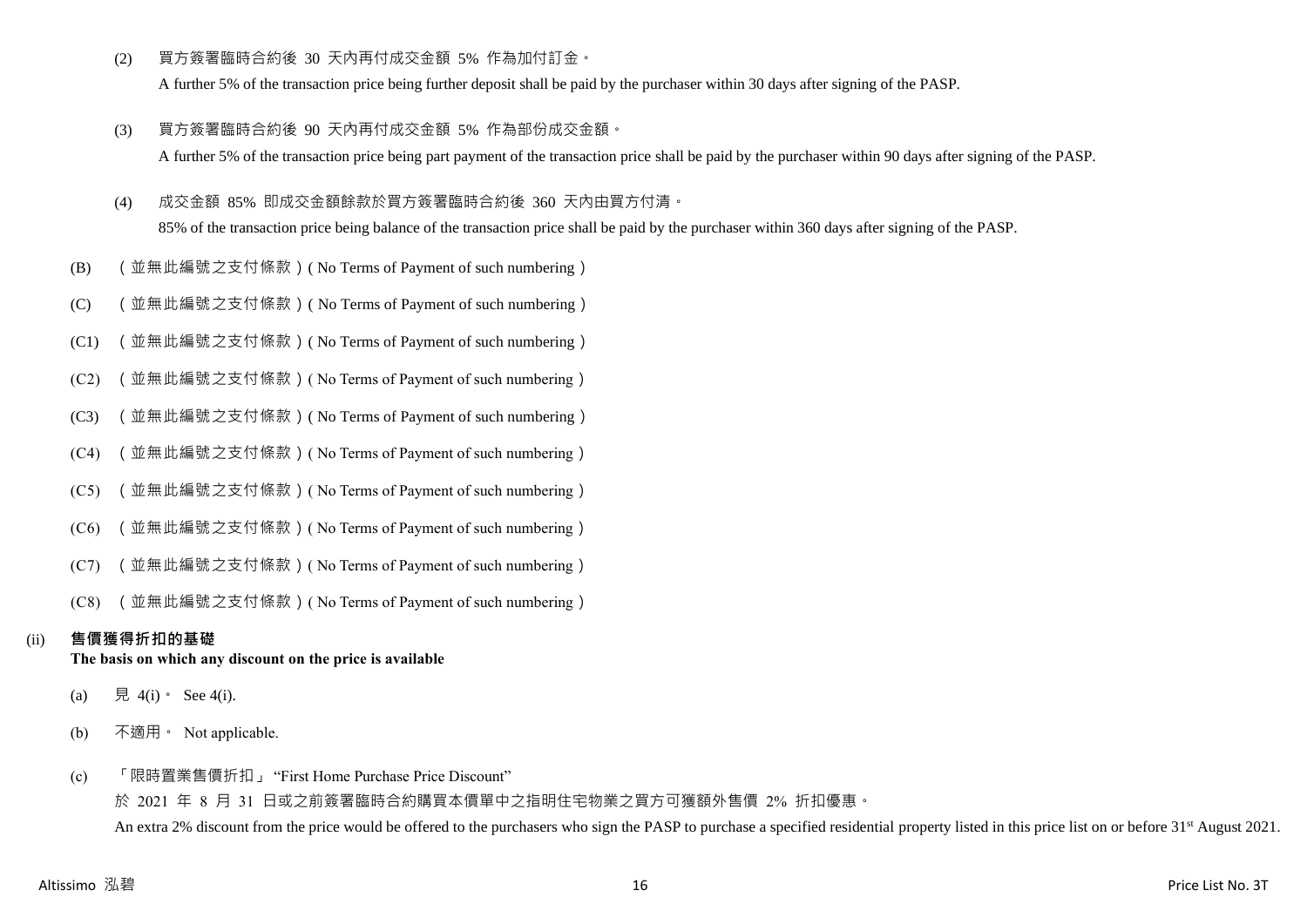# (d) 員工置業折扣 Staff Purchasing Discount

如買方(或構成買方之任何人士)屬任何「員工合資格人士」,並且沒有委任地產代理就購入住宅物業代其行事,可獲額外 5%售價折扣優惠,折扣優惠受相關公司內部條款約 束。

If the purchaser (or any person comprising the purchaser) is a "Qualified Staff", provided that the purchaser did not appoint any estate agent to act for him/her in the purchase of the residential property, an extra 5% discount on the Price would be offered, subject to the internal regulation of Respective Related Parties.

「員工合資格人士」指碧桂園控股有限公司及其附屬公司、宏安集團有限公司及其附屬公司、宏安地產有限公司、位元堂藥業控股有限公司、易易壹金融集團有限公司、中 國農產品交易有限公司或中國建築國際集團及其附屬公司之任何董事、員工及其直系親屬(任何個人的配偶、父母、子女、兄弟及姐妹為該個人之「直系親屬」,惟須提供令 賣方滿意的有關證明文件 以茲證明有關關係,且賣方對是否存在近親關係保留最終決定權)。

"Qualified Staff" means any director or employee (and his/her close family member (a spouse, parent, child, brother and sister of a person is a "close family member" of that person provided that the relevant supporting documents to the satisfaction of the Vendor must be provided to prove the relationship concerned and that the Vendor reserves the final right to decide whether or not such relationship exists)) of any of Country Garden Holdings Company Limited and its subsidiaries, Wang On Group Limited and its subsidiaries, Wang On Properties Limited, Wai Yuen Tong Medicine Holdings Limited, Easy One Financial Group Limited, China Agri-Products Exchange Limited and China State Construction International Holdings Ltd. and its subsidiaries.

買方須在遞交購樓意向登記表格時或前提供令賣方滿意的證據証明其為「員工合資格人士」及(如適用)直系親屬關係,賣方就相關買方是否「員工合資格人士」及(如適 用)存在直系親屬關係有最終決定權,而賣方之決定為最終及對買方具有約束力。

The purchaser shall on or before submission of the Registration of Intent form on the spot provide evidence for proof of being a (if applicable) "Qualified Staff" to the satisfaction of the Vendor and in this respect the Vendor shall have absolute discretion and the Vendor's decision shall be final and binding on the purchaser.

- (e) 不適用。 Not applicable.
- (f) 不適用。 Not applicable.

(g) "Countrygardenhk" Instagram 帳戶跟隨優惠 "Countrygardenhk" Instagram Account Follows' Discount

凡於簽署臨時買賣合約前跟隨 "countrygardenhk" Instagram 帳戶的買家,可獲 1% 售價折扣優惠。 A 1% discount from the Price would be offered to a Purchaser who has followed the "countrygardenhk" Instagram account before signing the Preliminary Agreement for Sale and Purchase.

- (h) 不適用。 Not applicable.
- (i) 不適用。 Not applicable.
- (j) 「5 年管理費減免」優惠 "5-Years Management Fee Subsidy"Discount

於 2021 年 5 月 7 日起,首 10 名簽署臨時合約購買發展項目住宅物業 ( 不論列於本價單或任何其他價單內 ) 之買方, 可享有下列售價折扣優惠作為 「5 年管理費減免」優 惠:

The first ten  $(10)$  purchasers who purchase the specified residential properties in the Development and sign the PASP thereof from  $7<sup>th</sup>$  May 2021 (whether the specified residential property is included in this price list or any other price lists) will enjoy the "5-Years Management Fee Subsidy " Discount as listed below as discount on the Price:

每個購買之三房住宅物業:港幣 \$240,000 For each three-bedroom residential property purchased: HK\$240,000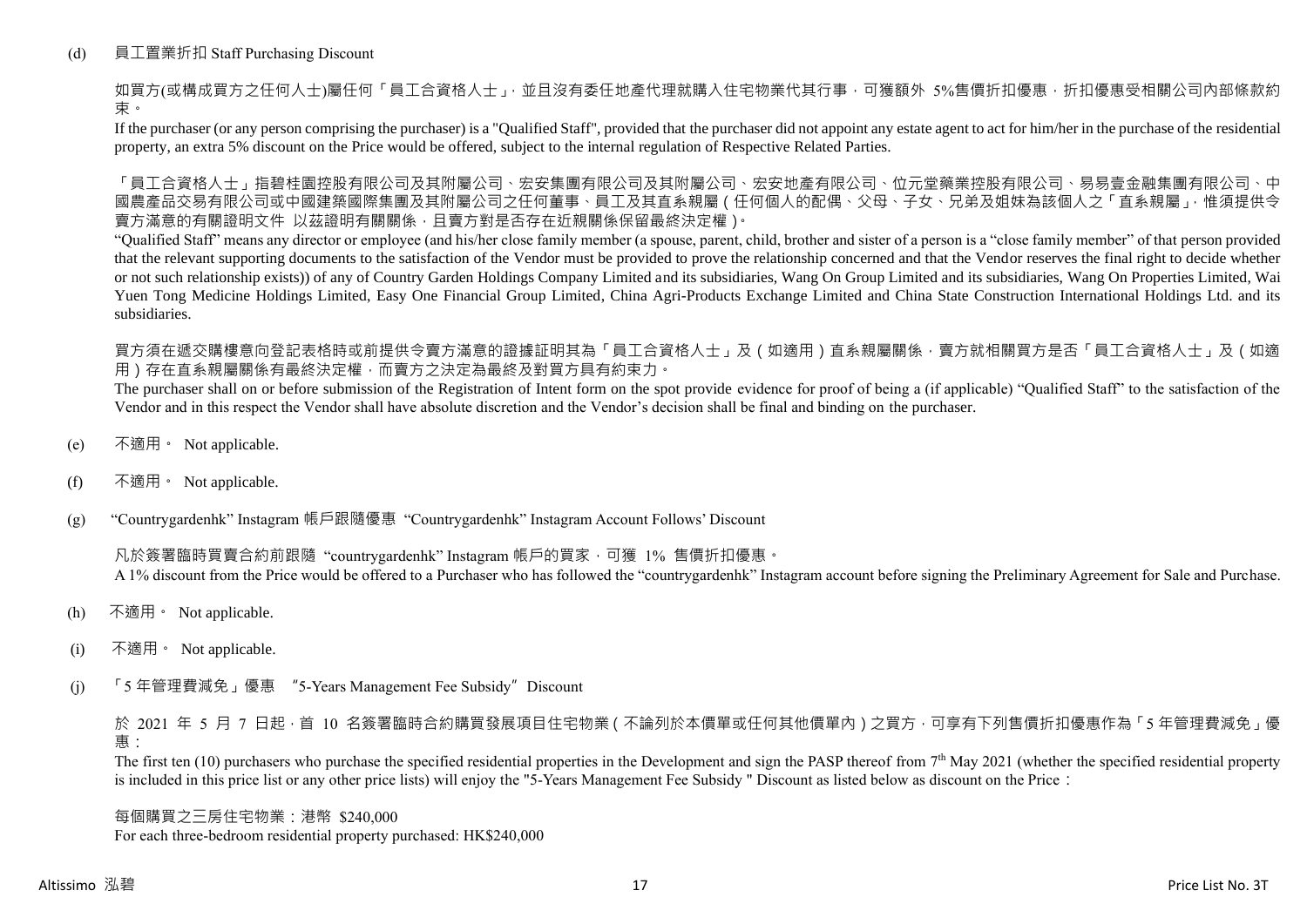- (k) 不適用 · Not applicable.
- (l) 不適用。 Not applicable.
- (m) 「入伙傢私補貼」優惠 "New Home Furniture Subsidy" Benefit

於 2021 年 5 月 7 日起 · 首 5 名簽署臨時合約購買發展項目住宅物業 ( 不論列於本價單或任何其他價單內 ) 之買方 · 可享有以下其中一項優惠 ( 買方必須於簽署臨時合約 時決定選用以下其中一項優惠,其後不得更改)作為「入伙傢私補貼」優惠:

The first five (5) purchasers who purchase the specified residential properties in the Development and sign the PASP thereof from  $7<sup>th</sup>$  May 2021 (whether the specified residential property is included in this price list or any other price lists) will enjoy one of the benefits set out below (the Purchaser must choose one of the benefits upon signing of the PASP and must not change his/her choice thereafter) as the "New Home Furniture Subsidy" Benefit:

(1) 總值港幣 \$160,000 元之「Francfranc」、「Tree」或「Indigo」傢私禮券。上述傢私禮券之使用(包括使用期限等)受商品提供者所訂之條款及條件限制。有關傢私禮 券會於住宅物業之買賣成交時或之後交付予買方。詳情以相關交易文件條款作準(包括但不限於買方須依照正式合約訂定的日期付清所購住宅物業每一期成交金額價 款及餘款);或

Furniture coupon(s) of "Francfranc", "Tree" or "Indigo" with a total value of HK\$160,000.00. The use of the aforesaid furniture coupon(s) (including validity period, etc) is subject to the terms and conditions prescribed by the relevant supplier. The furniture coupon(s) will be delivered to the Purchaser on or after completion of the sale and purchase of the residential property. Subject to the terms and conditions of the relevant transaction document(s) (including without limitation that the Purchaser shall settle each instalment and the balance of the transaction price according to the respective dates stipulated in the ASP); or

- (2) 港幣\$140,000 元之售價折扣 HK\$140,000 discount on the Price
- (n) 「印花稅津貼」優惠 "Subsidy of Stamp Duty" Benefit:

於 2021 年 5 月 7 日起,首 10 名簽署臨時合約購買發展項目住宅物業(不論列於本價單或任何其他價單內)之買方,可獲額外售價之 1% 折扣作為「印花稅津貼」優惠。 The first ten (10) purchasers who purchase the specified residential properties in the Development and sign the PASP thereof from  $7<sup>th</sup>$  May 2021 (whether the specified residential property is included in this price list or any other price lists) will enjoy an extra 1% discount on the Price as the "Subsidy of Stamp Duty" Benefit.

(o) 「雙重置業」至尊優惠 "Buy More, Save More" Discount

於 2021 年 5 月 7 日起,首 5 名符合條件並簽署臨時合約購買發展項目住宅物業 ( 不論列於本價單或任何其他價單內 ) 之買方,可享有以下優惠作為「雙重置業」優惠 : The first five (5) purchasers who satisfy the conditions set out below and purchase the specified residential properties in the Development and sign the PASP thereof from  $7<sup>th</sup>$  May 2021 (whether the specified residential property is included in this price list or any other price lists) will enjoy the below benefits as the "Buy More, Save More" Discount:

- (1) 如買方及其直系親屬同時簽署臨時買賣合約以購入2間發展項目住宅物業,則購入較低成交金額住宅物業的買方可享有額外售價之5%的折扣。該兩個住宅物業的買方 可為不同的人士,但必須提供令賣方滿意的有效證明文件以證明其直系親屬之關係。「直系親屬」指個人的配偶、父母、子女及兄弟姊妹;或 If a purchaser and his/her immediate family member(s) enter into Preliminary Agreements for Sale and Purchase for purchase of two (2) residential properties at the same time, a 5% discount on the Price will be offered to the purchaser of the residential property of lower transaction price. The Purchasers of the two residential properties can be different persons provided that they shall provide valid supporting documents to the satisfaction of the Vendor to prove the relationship of "immediate family member". "Immediate family member" shall mean spouse, parent, child/children and sibling of an individual; or
- (2) 如買方為發展項目住宅物業現時業主本人再次購買住宅物業,或為其直系親屬通過其推薦購買發展項目住宅物業,則本次購買的買方可享有額外售價之5%的折扣。相 關人士必須提供令賣方滿意的有效證明文件以證明其直系親屬之關係。「直系親屬」指個人的配偶、父母、子女及兄弟姊妹。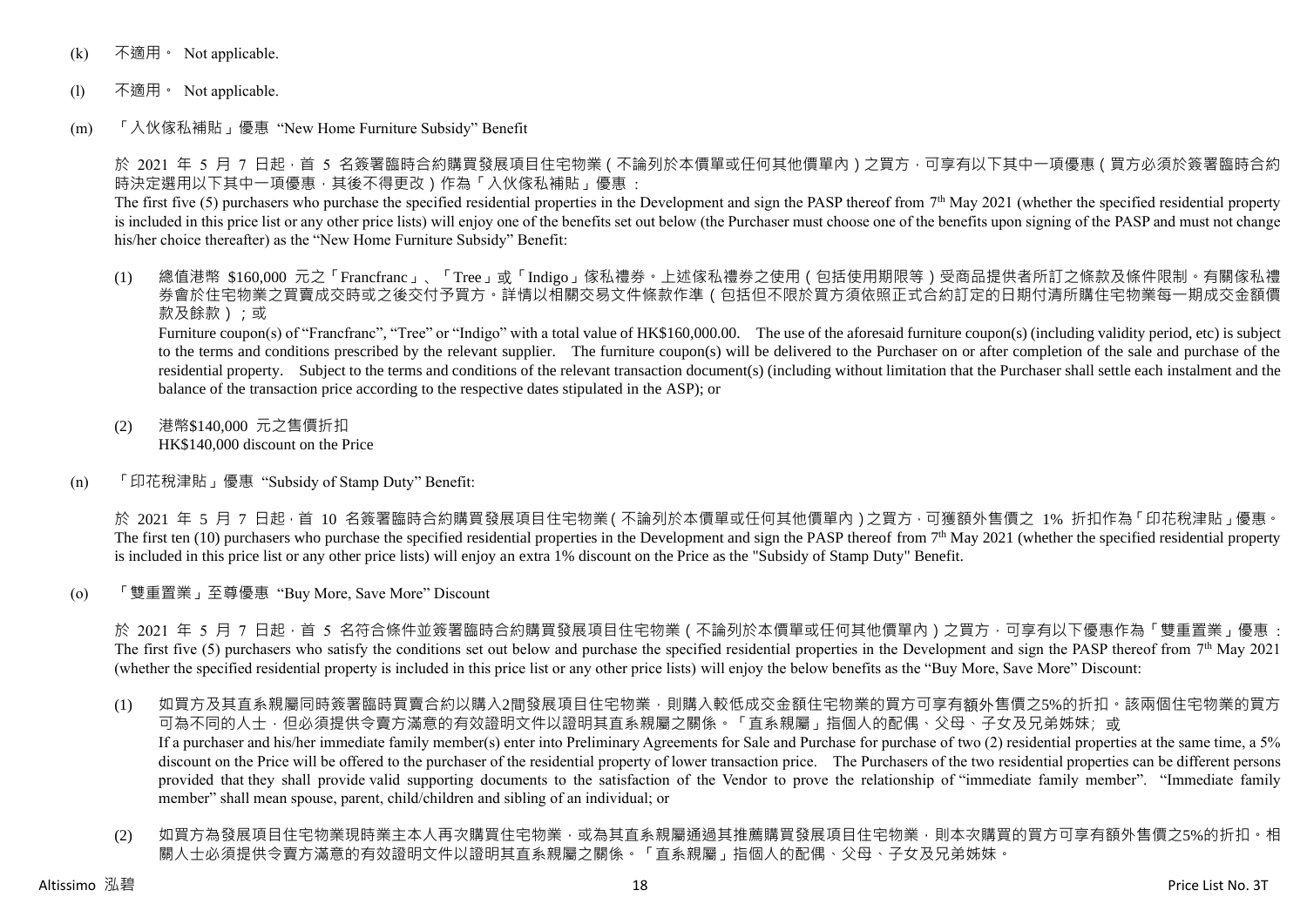If a current owner of residential property(ies) of the Development purchases another residential property, or his/her immediate family member(s) purchase(s) a residential property of the Development through the recommendation of that owner, a 5% discount on the Price will be offered to the purchaser this time. The relevant individuals shall provide valid supporting documents to the satisfaction of the Vendor to prove the relationship of "immediate family member". "Immediate family member" shall mean spouse, parent, child/children and sibling of an individual.

# (iii) **可就購買發展項目中的指明住宅物業而連帶獲得的任何贈品、財務優惠或利益**

**Any gift, or any financial advantage or benefit, to be made available in connection with the purchase of a specified residential property in the Development**

- (a) 見 4(i) 及 4(ii)。 See 4(i) and 4(ii)
- (b) 不適用。 Not applicable.
- (c) 不適用。 Not applicable.
- (d) 不適用。 Not applicable.
- (e) 不適用。 Not applicable.
- (f) 不適用。 Not applicable.
- (g) 不適用。 Not applicable.
- (h) 101第一按揭貸款 101 First Mortgage Loan

**只適用於選用第 (4)(i)(A5) 及 (A6) 段之付款計劃。Only applicable to payment plan under paragraphs (4)(i)(A5) and (A6) . 只適用於屬自然人的買方。 Only applicable to purchasers who are natural persons.**

買方可向賣方介紹之財務機構或賣方指定的其它公司 (「介紹之第一承按人」) 申請最高達成交金額之 70% 之第一按揭 (「101 第一按揭貸款」)。101 第一按揭貸款及其申 請受以下條款及條件規限:

The purchaser may apply to the financial institution referred by the Vendor or any other company designated by the Vendor (the "Referred First Mortgagee") for first mortgage with a maximum loan amount equivalent to 70% of the transaction price (the "101 First Mortgage Loan"). 101 First Mortgage Loan and its application are subject to the following terms and conditions:

(1) 買方必須於買賣合約內訂明的付清成交金額餘額之日前最少 75 日書面向介紹之第一承按人申請 101 第一按揭貸款。

The purchaser shall make a written application to the Referred First Mortgagee for 101 First Mortgage Loan not less than 75 days before the date of settlement of the balance of the transaction price as specified in the agreement for sale and purchase.

(2) 如買方選用 (4)(i)(C5) 段之付款計劃並申請 101 第一按揭貸款,成交金額將會增加 3.5%,買方必須於申請時向賣方繳付 (a) 截至申請日期當日按照買賣合約訂明及按新 成交金額計算之應付部份與 (b) 原來成交金額已付部份之差額。為免存疑,更改後之成交金額將以進位到最接近的千位數計算。買方亦須就此簽立一份有關住宅物業之補 充合約以更改成交金額及支付條款,有關之律師費用及雜費概由買方負責。

If payment plan under paragraph  $(4)(i)(C5)$  is opted by the purchaser and the purchaser applies for the 101 First Mortgage Loan, the transaction price shall be increased by 3.5% and the difference between (a) amount payable under the ASP calculated by reference to the new transaction price as at the date of application and (b) amount of original transaction price paid by the purchaser shall be payable by the purchaser to the Vendor upon application. For avoidance of doubt, the new transaction price will be rounded up to the nearest thousand. The purchaser shall also sign a supplemental agreement in respect of the residential property to vary the transaction price and the terms of payment, all relevant legal costs and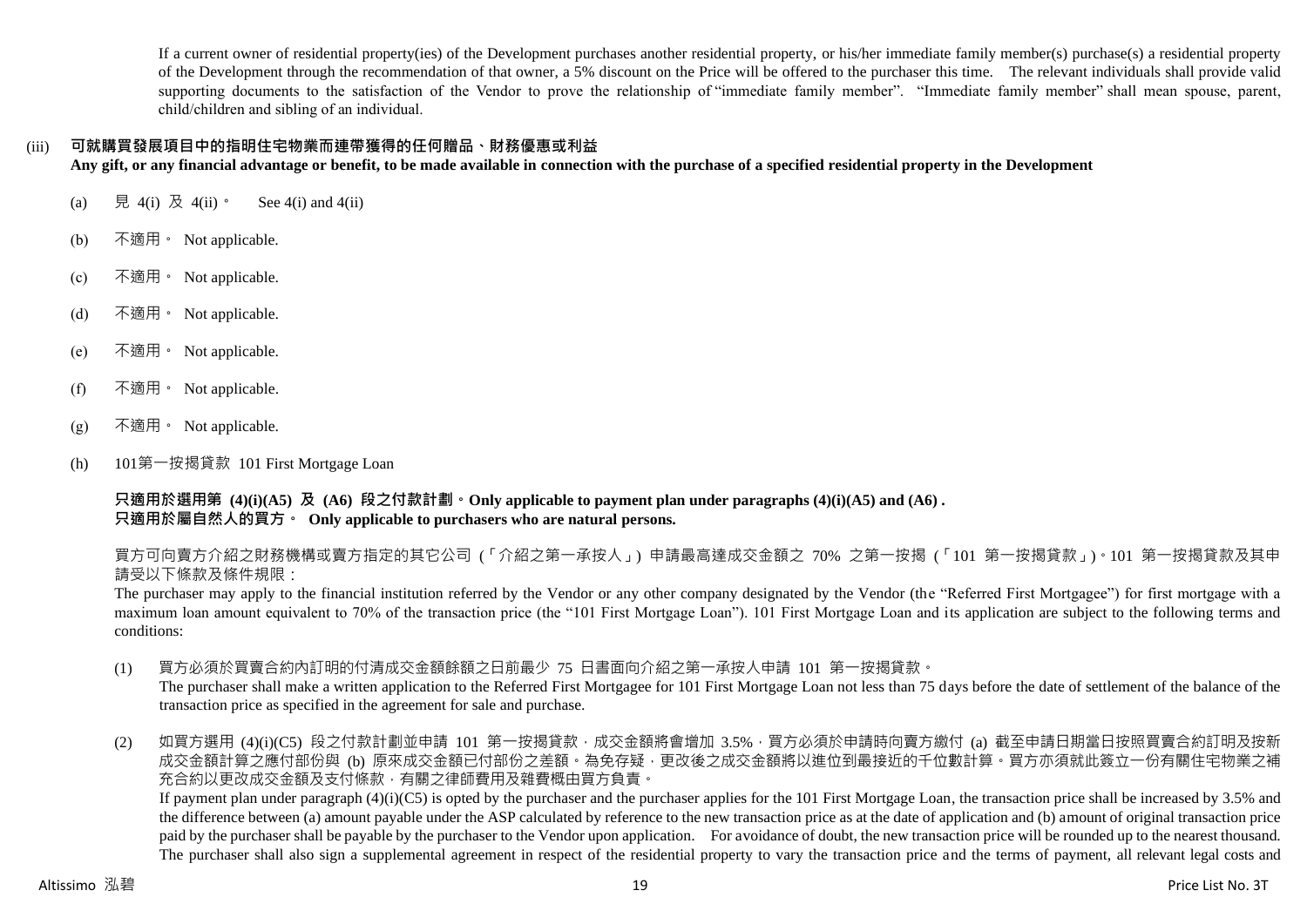disbursements of which shall be borne by the purchaser solely.

(3) 如買方最終並無選用「101 第一按揭貸款」,買方可在住宅物業買賣成交後 1 個月内向賣方遞交書面申請成交金額回贈,賣方將會在收到買方之書面申請後 1 個月内給予 買方同等金額之成交金額回贈。

If the Purchaser eventually does not utilize the 101 First Mortgage Loan, the purchaser may, within 1 month after completion of sale and purchase of the residential property, submit a written application to the Vendor for a transaction price rebate. The Vendor will provide to the purchaser the transaction price rebate in the amount equivalent to the said part payment within 1 month after receiving the written application from the purchaser..

(4) 101 第一按揭貸款的最高金額為成交金額的 70% (若買方為香港永久性居民) 或 60% (若買方為非香港永久性居民) · 貸款金額不可超過應繳付之成交金額餘額。介紹之第 一承按人因應買方及其擔保人 (如適用) 的信貸評估,對實際批出予買方的貸款金額作出決定。

The maximum 101 First Mortgage Loan amount shall be 70% of the transaction price (if purchaser is Hong Kong permanent residents) or 60% of the transaction price (if purchaser is not Hong Kong permanent residents), provided that the loan amount shall not exceed the balance of the transaction price payable. The Referred First Mortgagee will decide the loan amount to be granted to the purchaser after considering the result of the credit assessment of the purchaser and his guarantor (if applicable).

(5) 101 第一按揭貸款年期最長為 25 年。

The maximum tenor of the 101 First Mortgage Loan shall not exceed 25 years.

- (6) 101 第一按揭貸款以住宅物業之第一法定按揭作抵押。 The 101 First Mortgage Loan shall be secured by a first legal mortgage over the residential property.
- (7) 101 第一按揭貸款年期首 24 個月的年利率為介紹之第一承按人不時報價之最優惠利率減 4.5%。 The annual interest rate of the 101 First Mortgage Loan for the first 24 months shall be at 4.5% below the Best Lending Rate as quoted by the Referred First Mortgagee from time to time.
- (8) 101 第一按揭貸款年期第 25 個月及其後之年利率為介紹之第一承按人不時報價之最優惠利率。 The annual interest rate of the 101 First Mortgage Loan from the 25<sup>th</sup> month and thereafter shall be the Best Lending Rate as quoted by the Referred First Mortgagee from time to time.
- (9) 「最優惠利率」由介紹之第一承按人決定,現為年利率 5.5%。 The Best Lending Rate is determined by the Referred First Mortgagee. The current Best Lending Rate is 5.5% per annum.
- (10) 買方於按揭首 24 個月只需就 101 第一按揭貸款向介紹之第一承按人繳付利息,其後則須照常連本帶息供款。 The purchaser shall only pay the interest of the 101 First Mortgage Loan to the Referred First Mortgagee in the first 24 months and shall repay the principal amount and interest as usual for the rest of the term of the 101 First Mortgage Loan.
- (11) 買方須按月分期償還 101 第一按揭貸款。 The purchaser shall repay the 101 First Mortgage Loan by monthly instalments.
- (12) 101 第一按揭貸款申請的審批由介紹之第一承按人全權負責。介紹之第一承按人對是否批出見證明日按揭貸款有最終決定權。 The Referred First Mortgagee shall be solely responsible to determine whether to approve the purchasers' application for the 101 First Mortgage Loan. The Referred First Mortgagee shall have the final right to decide whether or not to grant the 101 First Mortgage Loan.
- (13) 所有 101 第一按揭貸款之法律文件必須由賣方或介紹之第一承按人指定之律師行辦理,買方須負責支付一切有關之律師費用及雜費。買方可選擇自行聘用律師作為其代表 律師,在此情況下,買方亦須負責其代表律師有關處理 101 第一按揭貸款的律師費用及雜費。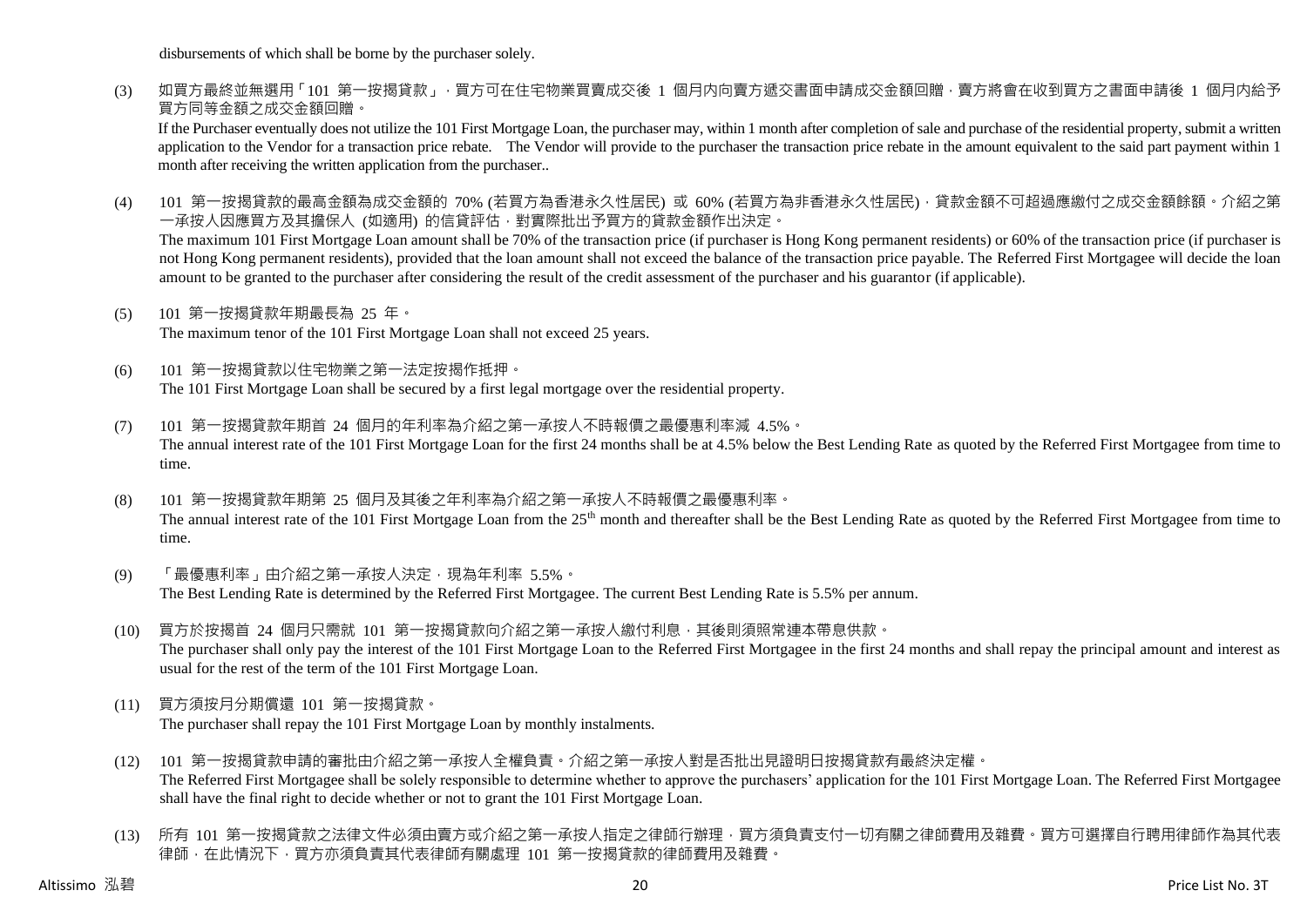All legal documents of the 101 First Mortgage Loan shall be prepared and handled by the solicitors designated by the Vendor or the Referred First Mortgagee and all relevant legal costs and disbursements shall be borne by the purchaser solely. The purchaser may choose to instruct his own solicitors to act for him and in such event, the purchaser shall also bear his own solicitors' legal costs and disbursements relating to the 101 First Mortgage Loan.

(14) 買方須按介紹之第一承按人的要求提供一切所需文件以證明其還款能力,所需文件包括但不限於買方及其擔保人 (如適用) 的信貸報告、收入證明、銀行紀錄及借貸紀錄(包 括其他貸款,如有)。

The purchaser shall upon request by the Referred First Mortgagee provide all necessary documents to prove his repayment ability, the necessary documents shall include but not limited to credit report, income proof, bank records and borrowing records (including other loans, if any) of the purchaser and his guarantor(s) (if applicable).

(15) 不論 101 第一按揭貸款獲批與否,買方仍須按買賣合約完成住宅物業的買賣及繳付全數成交金額。

Irrespective of whether the 101 First Mortgage Loan is granted or not, the purchaser shall complete the purchase of the residential property and shall pay the transaction price in full in accordance with the agreement for sale and purchase.

(16) 101 第一按揭貸款受其他條款及細則約束。

The 101 First Mortgage Loan is subject to other terms and conditions.

(17) 101 第一按揭貸款純為介紹之第一承按人與買方之交易。買方與介紹之第一承按人之任何轇輵,一概與賣方及碧桂園(香港)地產代理有限公司無關。以上關於 101 第一按 揭貸款的資料不構成亦不能被視為賣方或任何其他人士就 101 第一按揭貸款作出的陳述、保證、承諾、要約或買賣合約之條款。賣方及碧桂園(香港)地產代理有限公司在任何情況 下均無需就 101 第一按揭貸款向買方承擔任何責任。

The 101 First Mortgage Loan is a transaction between the Referred First Mortgagee and the purchaser only. The Vendor and Country Garden (Hong Kong) Property Agency Limited shall not be involved in any dispute between the purchaser and the Referred First Mortgagee. The above information of the 101 First Mortgage Loan shall not be regarded as any representation, guarantee, warranty, offer or terms of the agreement for sale and purchase made by the Vendor or any other parties. Under no circumstance shall the Vendor and Country Garden (Hong Kong) Property Agency Limited be liable to the purchaser in respect of the 101 First Mortgage Loan.

(i) 101 第二按揭貸款 101 Second Mortgage Loan

# **只適用於選用第 (4)(i)(A5) 及 (A6) 段之付款計劃。Only applicable to payment plan under paragraphs (4)(i)(A5) and (A6) . 只適用於屬自然人的買方。 Only applicable to purchasers who are natural persons.**

買方可向賣方介紹之財務機構或賣方指定的其它公司 (「介紹之第二承按人」) 申請最高達成交額之 15% 之第二按揭 (「101 第二按揭貸款」),基本條款如下: The Purchaser may apply to the financial institution referred by the Vendor or any other company designated by the Vendor (the "Referred Second Mortgagee") for second mortgage with a maximum loan amount equivalent to 15% of the transaction price (the "101 Second Mortgage Loan"). The 101 Second Mortgage Loan and its application are subject to the following terms and conditions:

- (1) 買方必須於買賣合約內訂明的付清售價餘額之日前最少 75 日書面向介紹之第二承按人申請 101 第二按揭貸款。買方如欲申請 101 第二按揭貸款,需同時申請 101 第一 按揭貸款, 即買方不可只申請 101 第二按揭貸款而不申請 101 第一按揭貸款。 The purchaser shall make a written application to the Referred Second Mortgagee for 101 Second Mortgage not less than 75 days before the date of settlement of the balance of the Purchase Price as specified in the agreement for sale and purchase. If the purchaser intends to apply for 101 Second Mortgage Loan, he must also apply for 101 First Mortgage Loan at the same time, that is to say, the purchaser cannot apply for 101 Second Mortgage Loan only but not applying for 101 First Mortgage Loan.
- (2) 101 第二按揭貸款的最高金額為成交金額的 15%,101 第一按揭貸款及 101 第二按揭貸款總金額不可超過有關住宅物業成交金額之 85%。介紹之第二承按人會因應買方及其 擔保人 (如適用) 的信貸評估, 對實際批出予買方的貸款金額作出決定。 The maximum 101 Second Mortgage Loan amount shall be 15% of the transaction price, provided that the total loan amount of the 101 First Mortgage Loan and the 101 Second Mortgage Loan shall not exceed 85% of the transaction price of the relevant residential property. The Referred Second Mortgagee will decide the loan amount to be granted to the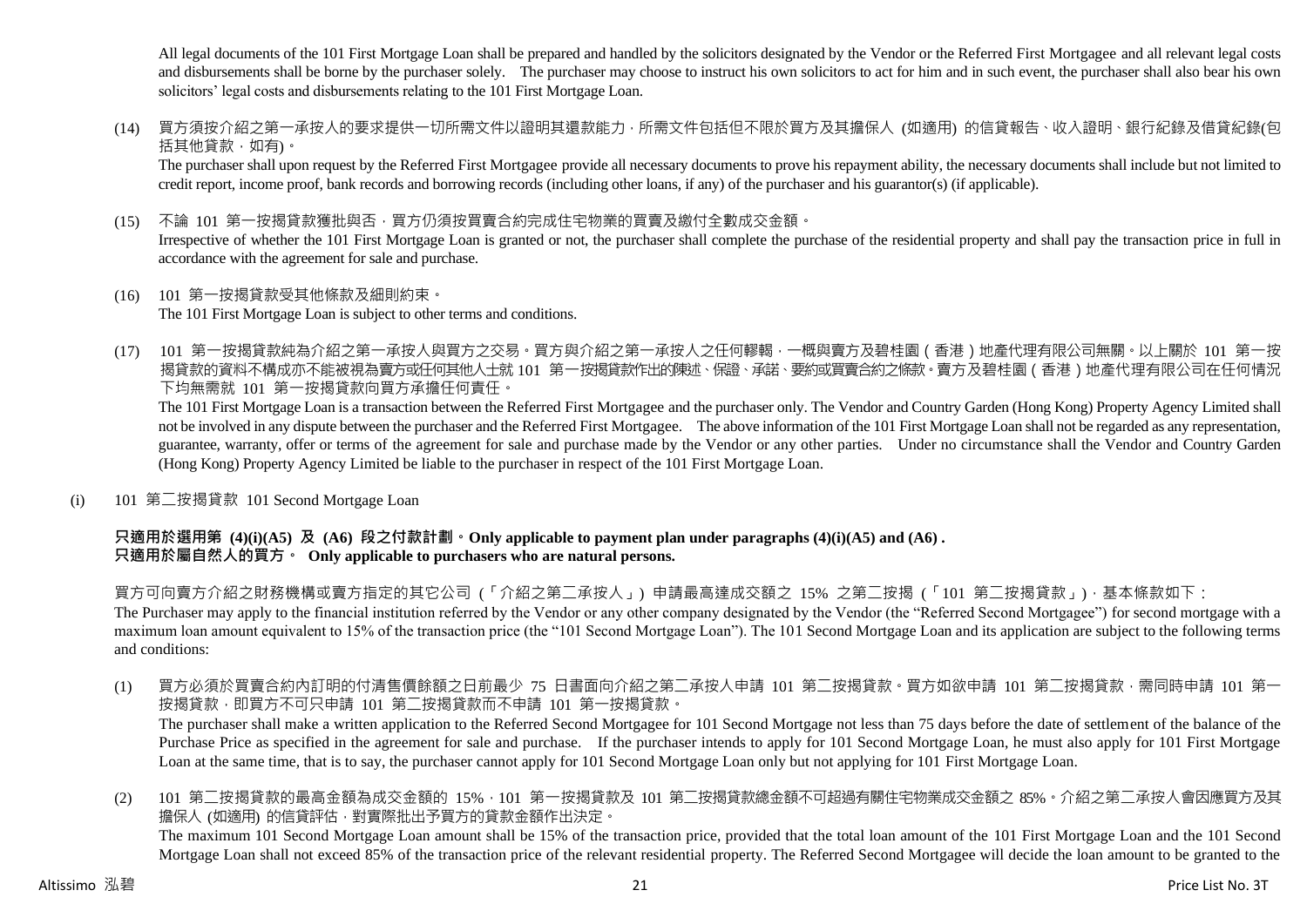purchaser after considering the result of the credit assessment of the purchaser and his guarantor (if applicable).

- (3) 101 第二按揭貸款年期最長為 3 年。 The maximum tenor of the 101 Second Mortgage Loan shall be 3 years.
- (4) 101 第一按揭貸款及 101 第二按揭貸款申請將由有關承按機構獨立處理。 The applications for 101 First Mortgage Loan and the 101 Second Mortgage Loan will be processed by the relevant mortgagees independently.
- (5) 101 第二按揭貸款全期豁免利息。 The 101 Second Mortgage Loan shall be free of interest for the whole mortgage period.
- (6) 買方分 3 期支付 101 第二按揭貸款金額,所有期數金額均等。第 1 期於買方按買賣合約繳付成交金額餘額後 360 天內繳付,第 2 期於買方按買賣合約繳付成交金額餘額 後 720 天內繳付,最後一期於買方按買賣合約繳付成交金額餘額後 1,080 天內繳付。 The 101 Second Mortgage Loan amount shall be paid by the purchaser in 3 equal instalments. 1<sup>st</sup> instalment shall be paid by the purchaser within 360 days after the date of settlement of the balance of the transaction price as specified in the agreement for sale and purchase. The  $2<sup>nd</sup>$  instalment shall be paid by the purchaser within 720 days after the date of settlement of the balance of the transaction price as specified in the agreement for sale and purchase. The final instalment shall be paid by the purchaser within 1,080 days after the date of settlement of the balance of the transaction price as specified in the agreement for sale and purchase.
- (7) 101 第二按揭第貸款申請的審批由介紹之第二承按人全權負責。介紹之第二承按人對是否批出 101 第二按揭貸款有最終決定權。 The Referred Second Mortgagee shall be solely responsible to determine whether to approve the purchasers' application for the 101 Second Mortgage Loan. The Referred Second Mortgagee shall have the final right to decide whether or not to grant the 101 Second Mortgage Loan.
- (8) 所有 101 第二按揭貸款之法律文件必須由賣方或介紹之第二承按人指定之律師行辦理,買方須負責支付一切有關之律師費用及雜費。買方可選擇自行聘用律師作為其代表 律師,在此情況下,買方亦須負責其代表律師有關處理 101 第二按揭貸款的律師費用及雜費。 All legal documents of the 101 Second Mortgage Loan shall be prepared and handled by the solicitors designated by the Vendor or the Referred Second Mortgagee and all relevant legal costs and disbursements shall be borne by the purchaser solely. The purchaser may choose to instruct his own solicitors to act for him and in such event, the purchaser shall also bear his own solicitors' legal costs and disbursements relating to the 101 Second Mortgage Loan.
- (9) 買方須按介紹之第二承按人的要求提供一切所需文件以證明其還款能力,所需文件包括但不限於買方及其擔保人 (如適用) 的信貸報告、收入證明、銀行紀錄及借貸紀錄 (包 括其他貸款,如有)。

The purchaser shall upon request by the Referred Second Mortgagee provide all necessary documents to prove his repayment ability, the necessary documents shall include but not limited to credit report, income proof, bank records and borrowing records (including other loans, if any) of the purchaser and his guarantor(s) (if applicable).

- (10) 不論 101 第二按揭貸款獲批與否,買方仍須按買賣合約完成住宅物業的買賣及繳付全數成交金額。 Irrespective of whether the 101 Second Mortgage Loan is granted or not, the purchaser shall complete the purchase of the residential property and shall pay the transaction price in full in accordance with the agreement for sale and purchase.
- (11) 101 第二按揭貸款受其他條款及細則約束。

The 101 Second Mortgage Loan is subject to other terms and conditions.

(12) 101 第二按揭貸款純為介紹之第二承按人與買方之交易。買方與介紹之第二承按人之任何轇輵,一概與賣方及碧桂園(香港)地產代理有限公司無關。以上關於 101 第二按揭貸款的 資料不構成亦不能被視為賣方或任何其他人士就 101 第二按揭貸款作出的陳述、保證、承諾、要約或買賣合約之條款。賣方及碧桂園(香港)地產代理有限公司在任何情況下均無 需就 101 第二按揭貸款向買方承擔任何責任。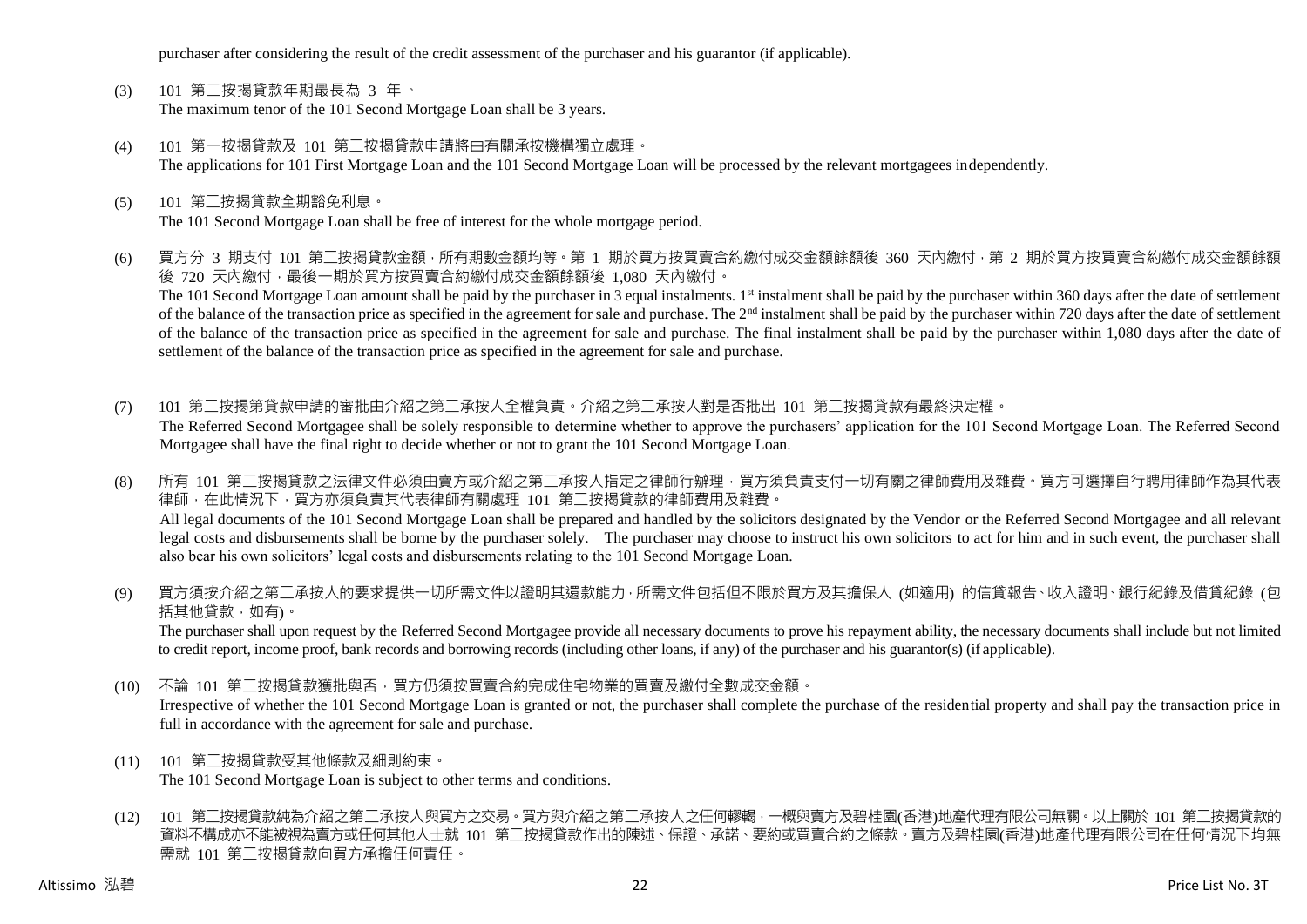The 101 Second Mortgage Loan is a transaction between the Referred Second Mortgagee and the purchaser only. The Vendor and Country Garden (Hong Kong) Property Agency Limited shall not be involved in any dispute between the purchaser and the Referred Second Mortgagee. The above information of the 101 Second Mortgage Loan shall not be regarded as any representation, guarantee, warranty offer or terms of the agreement for sale and purchase made by the Vendor or any other parties. Under no circumstance shall the Vendor and Country Garden (Hong Kong) Property Agency Limited be liable to the purchaser in respect of the 101 Second Mortgage Loan.

(j) 「成交金額 30% 第二按揭」 "Second Mortgage for 30% of the transaction price"

# **只適用於購買三房住宅物業,及選用第 (4)(i)(A5) 段或第 (4)(i)(A6) 段之付款計劃的買方。**

**Only applicable to purchasers of three-bedroom residential property(ies) and choosing payment plan under paragraph (4)(i)(A5) or (4)(i)(A6) .**

## **只適用於屬自然人的買方。**

#### **Only applicable to purchasers who are natural persons.**

買方可向賣方介紹之財務機構或賣方指定的其它公司 (「介紹之第二承按人」) 申請最高達成交額之 30% 之第二按揭貸款 (「第二按揭貸款」),基本條款如下:

The Purchaser may apply to the financial institution referred by the Vendor or any other company designated by the Vendor (the "Referred Second Mortgagee") for second mortgage with a maximum loan amount equivalent to 30% of the transaction price (the "Second Mortgage Loan"). The Second Mortgage Loan and its application are subject to the following terms and conditions:

- (1) 買方必須於付清成交金額餘款之日起計最少 60 日前以指定的申請書向介紹之第二承按人申請第二按揭貸款。 The purchaser(s) shall by prescribed form apply to the Referred Second Mortgagee for Second Mortgage Loan not less than 60 days before the due date of payment of the balance of transaction price.
- (2) 如買方選用 (4)(i)(A5) 段或第 (4)(i)(A6) 段之付款計劃並申請第二按揭貸款,成交金額將會增加 2%,買方必須於申請時向賣方繳付 (a) 截至申請日期當日按照買賣合 約訂明及按新成交金額計算之應付部份與 (b) 原來成交金額已付部份之差額為免存疑,更改後之成交金額將以進位到最接近的千位數計算。買方亦須就此簽立一份有關住 宅物業之補充合約以更改成交金額及支付條款,有關之律師費用及雜費概由買方負責。 If payment plan under paragraph (4)(i)(A5) or (4)(i)(A6) is opted by the purchaser and the purchaser applies for the Second Mortgage Loan, the transaction price shall be increased by 2% and the difference between (a) amount payable under the ASP calculated by reference to the new transaction price as at the date of application and (b) amount of original transaction price paid by the purchaser shall be payable by the purchaser to the Vendor upon application. For avoidance of doubt, the new transaction price will be rounded up to the nearest thousand. The purchaser shall also sign a supplemental agreement in respect of the residential property to vary the transaction price and the terms of payment, all relevant legal costs and disbursements of which shall be borne by the purchaser solely.
- (3) 如買方申請第二按揭貸款後,最終並無動用第二按揭貸款,買方將可獲得相等於原來成交金額2%的成交金額回贈,成交金額回贈將會於成交時直接用於支付部份成交金額 餘款。

If, after applying for the Second Mortgage Loan, the Purchaser eventually does not utilize the Second Mortgage Loan, the Purchaser will be entitled to a transaction price rebate equivalent to 2% of the original transaction price, which will be directly applied towards settlement of part of the balance of transaction price upon completion.

- (4) 買方須依照介紹之第二承按人之要求提供足夠之入息證明文件。 The purchaser shall provide sufficient proof of income in accordance with the requirements of the Referred Second Mortgagee.
- (5) 第二按揭貸款年期最長為 25 年或與第一按揭貸款同等年期,以較短者為準 The maximum tenor of Second Mortgage Loan shall be 25 years or the same tenor of first mortgage loan, whichever is the shorter.
- (6) 第二按揭貸款首 24 個月之年利率以介紹之第二承按人引用之最優惠利率 (P) 減 2.75% (P 2.75%) 計算。其後的年利率以最優惠利率 (P) 加 2% (P + 2%) 計算。 P 為 浮動利率,於本價單日期 P 為每年 5.375%。最終按揭利率以介紹之第二承按人審批結果而定,賣方並無就其作出,亦不得被視為就其作出任何不論明示或隱含之陳述、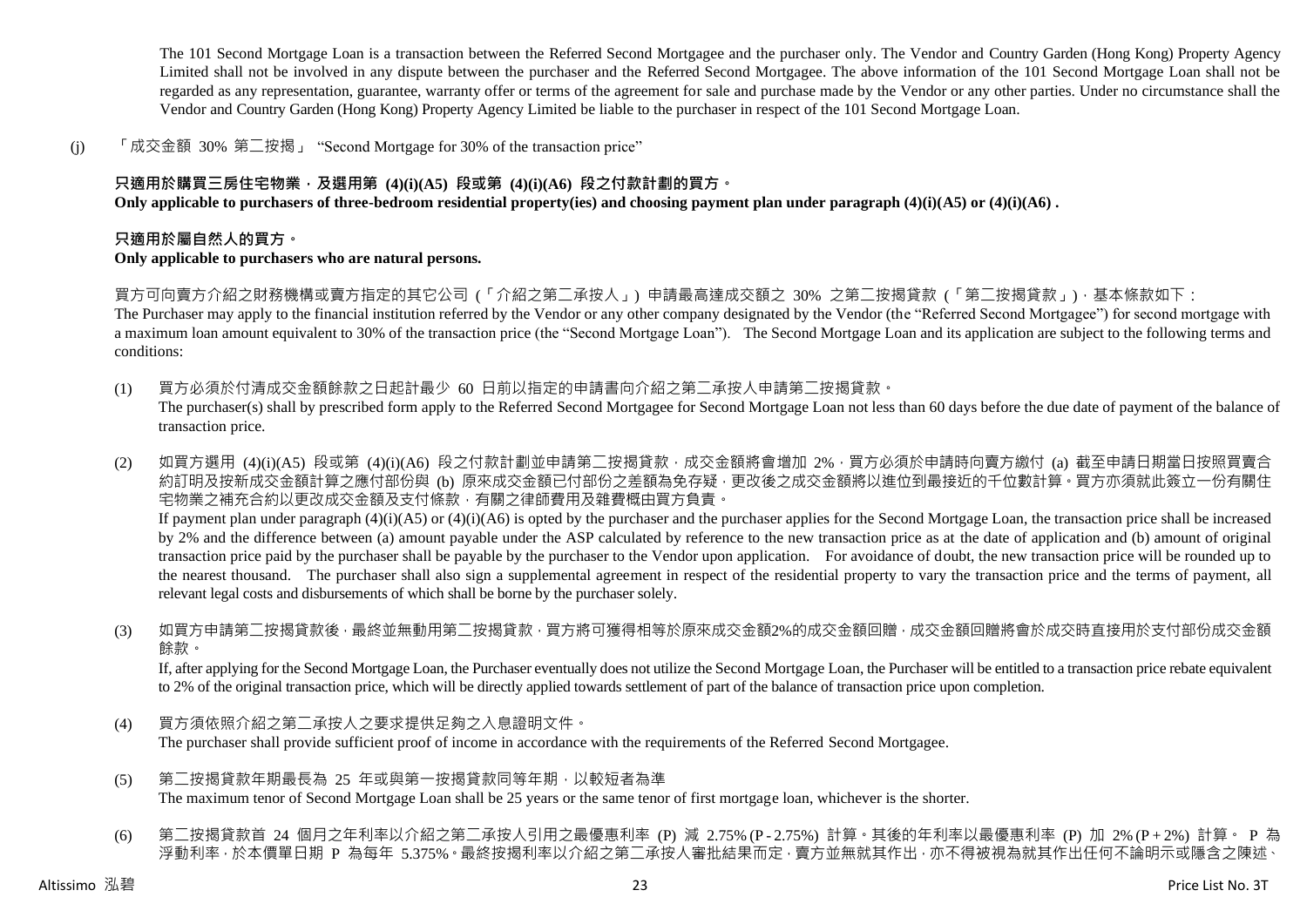承諾或保證。

The interest rate of the first 24 months of the Second Mortgage Loan shall be Prime Rate (P) quoted by the Referred Second Mortgagee minus 2.75% (P - 2.75%). The interest rate for the rest of the term of the Second Mortgage shall be Prime Rate (P) plus 2%  $(P + 2\%)$ . P is subject to fluctuation. P as at the date of this price list is 5.375% per annum. The final mortgage rate will be subject to final approval by the Referred Second Mortgagee. No representation, undertaking or warranty, whether express or implied, is given, or shall be deemed to have been given by the Vendor in respect thereof.

- (7) 第二按揭貸款最高金額為成交金額的 30%,惟第一按揭貸款及第二按揭貸款總金額不可超過成交金額或有關住宅物業的估價 (以較低者為準) 的 80%。 The maximum Second Mortgage Loan amount shall be 30% of the transaction price, but the total amount of the first mortgage loan and the Second Mortgage Loan together shall not exceed 80% of the transaction price or the valuation of the relevant residential property, whichever is the lower.
- (8) 第一按揭貸款銀行須為介紹之第二承按人所指定之銀行,買方並須首先得到該銀行書面同意辦理第二按揭貸款。 The first mortgagee bank shall be one which is nominated by the Referred Second Mortgagee. The purchaser(s) shall obtain the prior written consent from the first mortgagee bank for the application of Second Mortgage Loan.
- (9) 第一按揭貸款及第二按揭貸款申請將由有關承按機構獨立處理。 The applications for first mortgage loan and the Second Mortgage Loan will be processed by the relevant mortgagees independently.
- (10) 所有第二按揭貸款及其相關擔保之法律文件必須由介紹之第二承按人指定律師行辦理,買方及其擔保人 (如有) 須支付所有第二按揭貸款及其擔保相關之律師費及雜費。 All legal documents of the Second Mortgage Loan and its related guarantee shall be handled by the solicitors designated by the Referred Second Mortgagee and all legal costs and disbursement relating thereto shall be borne by the purchaser(s) and his/her/their guarantor(s) (if any).
- (11) 第二按揭貸款批出與否及其條款,介紹之第二承按人有最終決定權,其決定與賣方無關,賣方亦無需為此負責。不論貸款獲批與否,買方仍須按正式合約完成交易及 付 清成交金額餘款。

The approval or disapproval of the Second Mortgage Loan and terms thereof are subject to the final decision of the Referred Second Mortgagee. The decision is not related to the vendor and the vendor shall not be responsible therefor. Regardless the loan is granted or not, the purchaser(s) shall complete the sale and purchase in accordance with the ASP and pay the balance of the transaction price.

(12) 第二按揭貸款受其他條款及細則約束。

The Second Mortgage Loan is subject to other terms and conditions.

(13) 第二按揭貸款純為介紹之第二承按人與買方之交易。買方與介紹之第二承按人之任何轇輵,一概與賣方及碧桂園(香港)地產代理有限公司無關。以上關於第二按揭貸款的資料不構成 亦不能被視為賣方或任何其他人士就第二按揭貸款作出的陳述、保證、承諾、要約或買賣合約之條款。賣方及碧桂園(香港)地產代理有限公司在任何情況下均無需就第二按揭貸 款向買方承擔任何責任。

The Second Mortgage Loan is a transaction between the Referred Second Mortgagee and the purchaser only. The Vendor and Country Garden (Hong Kong) Property Agency Limited shall not be involved in any dispute between the purchaser and the Referred Second Mortgagee. The above information of the Second Mortgage Loan shall not be regarded as any representation, guarantee, warranty offer or terms of the agreement for sale and purchase made by the Vendor or any other parties. Under no circumstance shall the Vendor and Country Garden (Hong Kong) Property Agency Limited be liable to the purchaser in respect of the Second Mortgage Loan.

(k) 車位回贈優惠 "Carparking Space Rebate Benefit"

如買方於2021年7月31日或之前簽署臨時合約以購買下表所列任何一個住宅物業(不論列於本價單或任何其他價單內)並同時購買下表所列發展項目的住客停車位 (各稱「住 客停車位」),上述買方將於該住宅物業及該住客停車位成交後可享有共值港幣400,000元之現金回贈,現金回贈為期5年並以每一年港幣80,000元發放。首期現金回贈將於該 住宅物業及該住客停車位成交後滿一年後發放。

Where a purchaser purchases any of the residential properties listed below (whether included in this price list or any other price lists) and sign the PASP thereof, and purchases the residential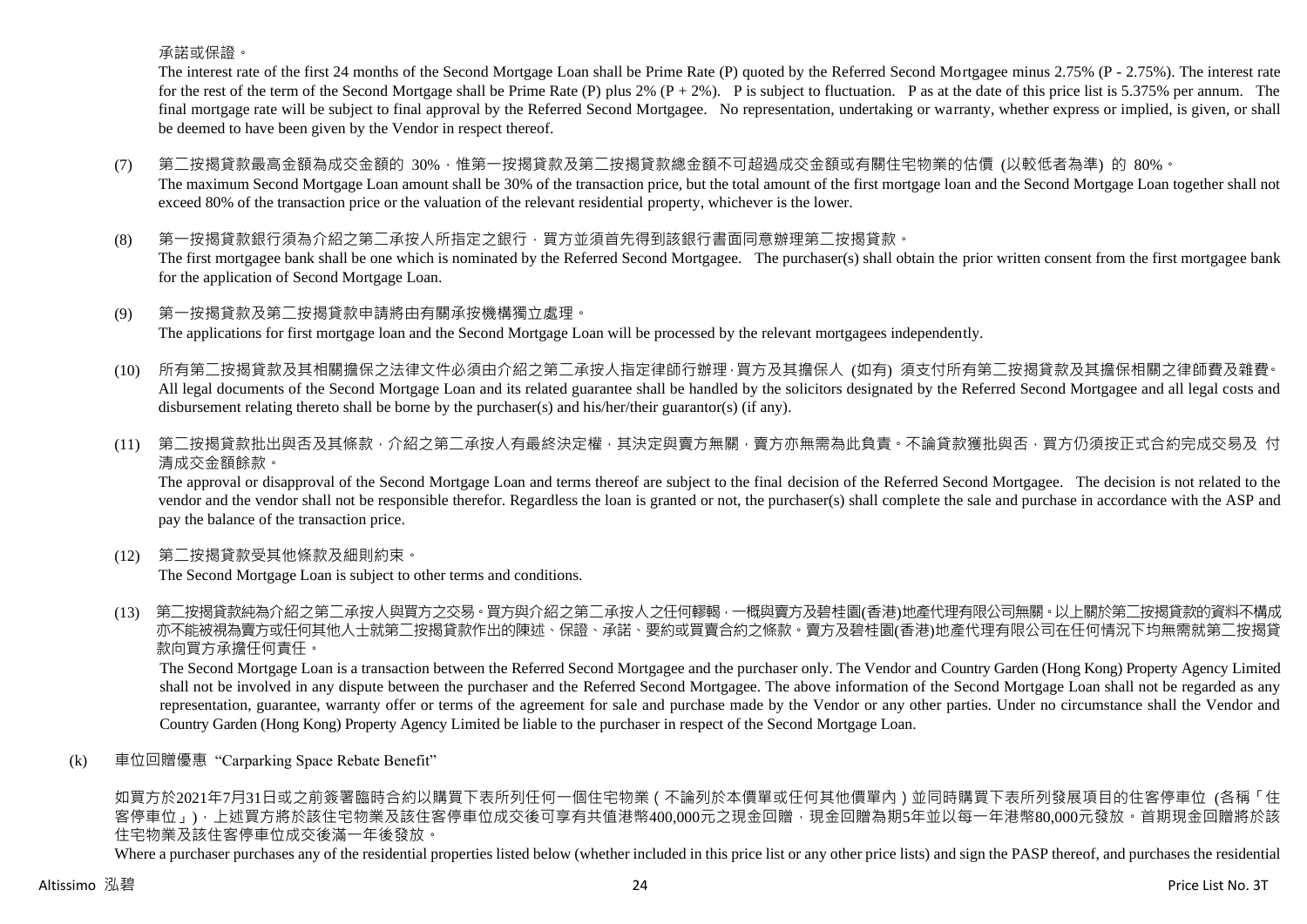parking space(s) (each of which a "Residential Parking Space") listed below as the same time on or before 31<sup>st</sup> July 2021, the said purchaser shall be entitled to cash rebate of total HK\$400,000 after completion of sale and purchase of the residential property and Residential Parking Space(s) concerned. The cash rebate will be paid in five (5) years, with each annual payment of HK\$80,000. The first cash rebate payment will be made after expiration of one (1) year after completion of sale and purchase of the residential property and Residential Parking Space(s) concerned.

若買方購買多於一個下表所列的住宅物業 (不論透過一份或多於一份臨時合約),買方最多可認購等同於買方所購買的住宅物業之數目之住客停車位。

Where a purchaser purchases more than one (1) residential property list below (whether through one (1) or more than one (1) PASP), the maximum number of Residential Parking Space(s) that the purchaser may purchase shall be equal to the number of residential properties so purchased.

賣方將在收妥並核實有關資料後,將車位回贈優惠現金回贈以支票形式支付買方,或按賣方認為適合的其他方式回贈予買方。可供認購的住客停車位的售價及銷售詳情將由 賣方全權酌情決定。倘若上述買方未有於該特定的時限內作出申請及/或簽署相關住客停車位的臨時買賣合約,上述買方將被視為放棄本優惠論。本優惠僅屬於有關買方,並 僅供該買方享用及獲得。此「車位回贈優惠」不得轉讓,亦不可轉移,及不可兌現為任何其他優惠。

Upon receipt and verification of relevant information by the vendor, the vendor will pay the cash rebate to the purchaser by way of cheque(s) or other means as the vendor thinks fit. Price and sales arrangements in relation to the available Residential Parking Spaces shall be decided by the vendor at its absolute discretion. If the said purchaser fails to make an application and/or sign the preliminary agreement(s) for sale and purchase of the Residential Parking Space(s) concerned within such prescribed time limit, he/she will be deemed to have given up this benefit. This benefit is personal to the relevant purchaser and shall only be enjoyed and entitled by the said purchaser. This "Carparking Space Rebate Benefit" is non-assignable and non-transferable and cannot be redeemed for any other benefit.

本優惠不可與第 4(ii)(o) 段所述的「雙重置業」至尊優惠同時享用,買方必須於簽署臨時合約時決定選用其中一項優惠,其後不得更改。此優惠受相關交易文件中的條款及 條件約束。

This benefit cannot be enjoyed together with the "Buy More, Save More" Discount in paragraph 4(ii)(o) above. The purchaser shall opt for only one (1) of the said benefits upon signing of the PASP and no change shall be allowed thereafter. This benefit is subject to the terms and conditions of the relevant transaction document(s).

| 大廈名稱 Block Name | 樓層 Floor                                                                                                                                        | 單位 Unit |  |  |  |  |  |
|-----------------|-------------------------------------------------------------------------------------------------------------------------------------------------|---------|--|--|--|--|--|
| 第1座 Tower 1     | 1, 2                                                                                                                                            | F       |  |  |  |  |  |
|                 | 1, 2, 3                                                                                                                                         | H       |  |  |  |  |  |
| 第3座 Tower 3     |                                                                                                                                                 | A, C    |  |  |  |  |  |
| 住客停車位           | P50, P51, P52, P53, P55, P56, P57, P58, P106, P107, P109, P110, P119,<br>P120, P121, P122, P123, P159, P160, P161, P162, P172, P173, P175, P178 |         |  |  |  |  |  |

# (iv) **誰人負責支付買賣該發展項目中的指明住宅物業的有關律師費及印花稅**

**Who is liable to pay the solicitors' fees and stamp duty in connection with the sale and purchase of a specified residential property in the Development**

(a) 如買方選用賣方代表律師處理買賣合約、按揭及轉讓契,賣方同意支付買賣合約及轉讓契兩項法律文件之律師費用。如買方選擇另聘代表律師處理買賣合約、按揭及轉 讓契,買方及賣方須各自負責有關買賣合約及轉讓契兩項法律文件之律師費用。 If the purchaser appoints the vendor's solicitors to handle the agreement for sale and purchase, mortgage and assignment, the vendor agrees to bear the legal cost of the agreement for sale and purchase and the assignment. If the purchaser chooses to instruct his own solicitors to handle the agreement for sale and purchase, mortgage or assignment, each of the vendor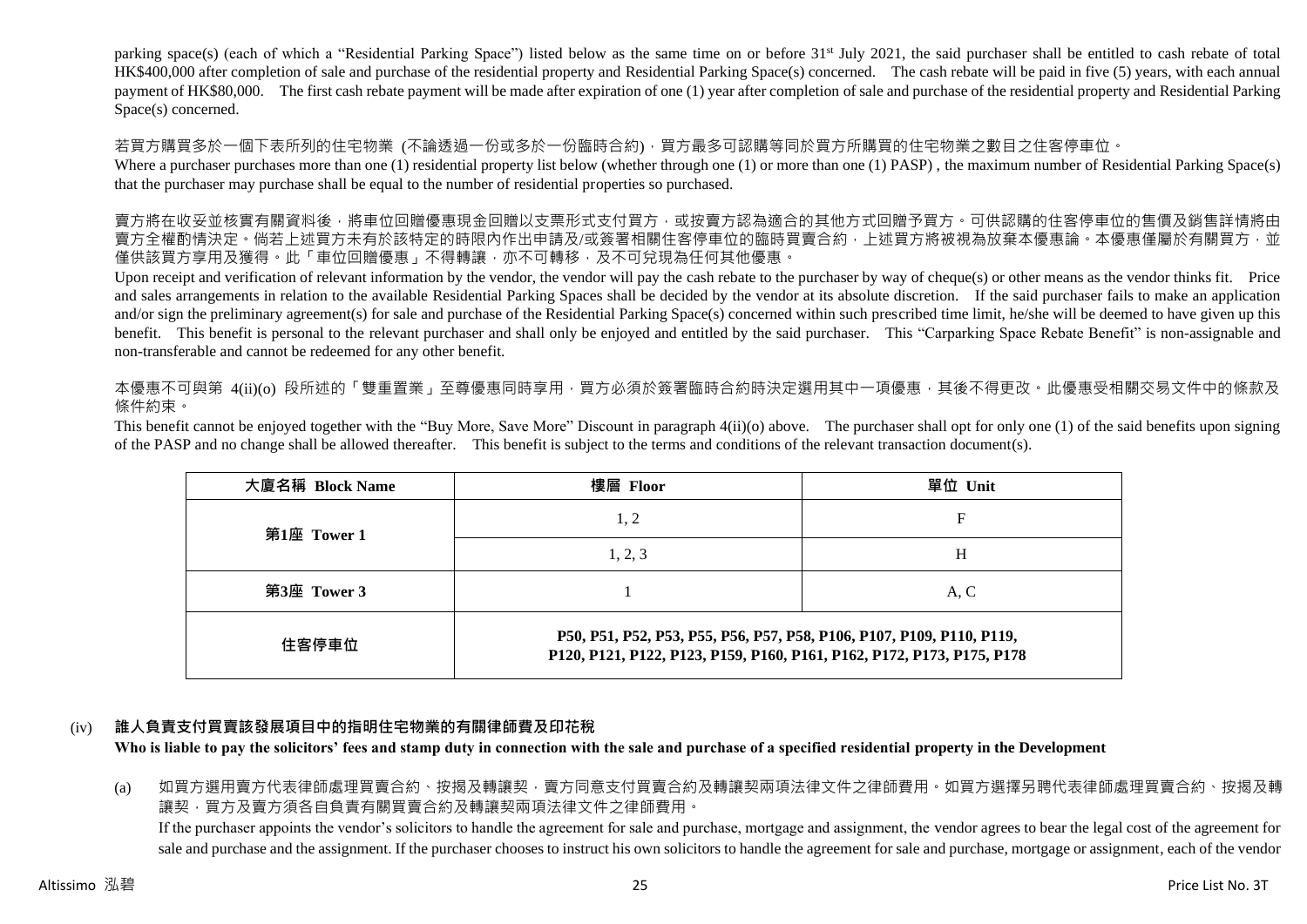and purchaser shall pay his own solicitors' legal fees in respect of the agreement for sale and purchase and the assignment.

# (b) 買方須支付一概有關臨時買賣合約、買賣合約及轉讓契的印花稅(包括但不限於任何買方提名書或轉售(如有)的印花稅、額外印花稅、買家印花稅及任何與過期繳付任何 印花稅有關的罰款、利息及附加費等)。

All stamp duties on the preliminary agreement for sale and purchase, the agreement for sale and purchase and the assignment (including without limitation any stamp duty on, if any, nomination or sub-sale, any special stamp duty, any buyer's stamp duty and any penalty, interest and surcharge, etc. for late payment of any stamp duty) will be borne by the purchaser.

#### (v) **買方須爲就買賣該發展項目中的指明住宅物業簽立任何文件而支付的費用**

#### **Any charges that are payable by a purchaser for execution of any document in relation to the sale and purchase of a specified residential property in the Development**

有關其他法律文件之律師費如:附加合約、買方提名書、有關樓宇交易之批地文件、大廈公契及其他樓契之核證費、查冊費、註冊費、圖則費及其他實際支出等等,均由買 方負責,一切有關按揭及其他費用均由買方負責。

All legal costs and charges in relation to other legal documents such as supplemental agreement, nomination, certifying fee for Government Lease, deed of mutual covenant and all other title documents, search fee, registration fee, plan fee and all other disbursements shall be borne by the purchaser. The purchase) shall also pay and bear the legal costs and disbursements in respect of any mortgage.

#### 備註: 買方如因任何原因需更改支付條款,必須得賣方事先同意,並須向賣方繳付\$7,500 不可退還手續費及自付全部相關額外費用。

Remark: If a Purchaser would like to change the payment terms for whatever reasons, the prior consent of the Vendor must be obtained and a non-refundable administrative fee of \$7,500 shall be payable by the Purchaser to the Vendor and the Purchaser shall bear all related extra expenses.